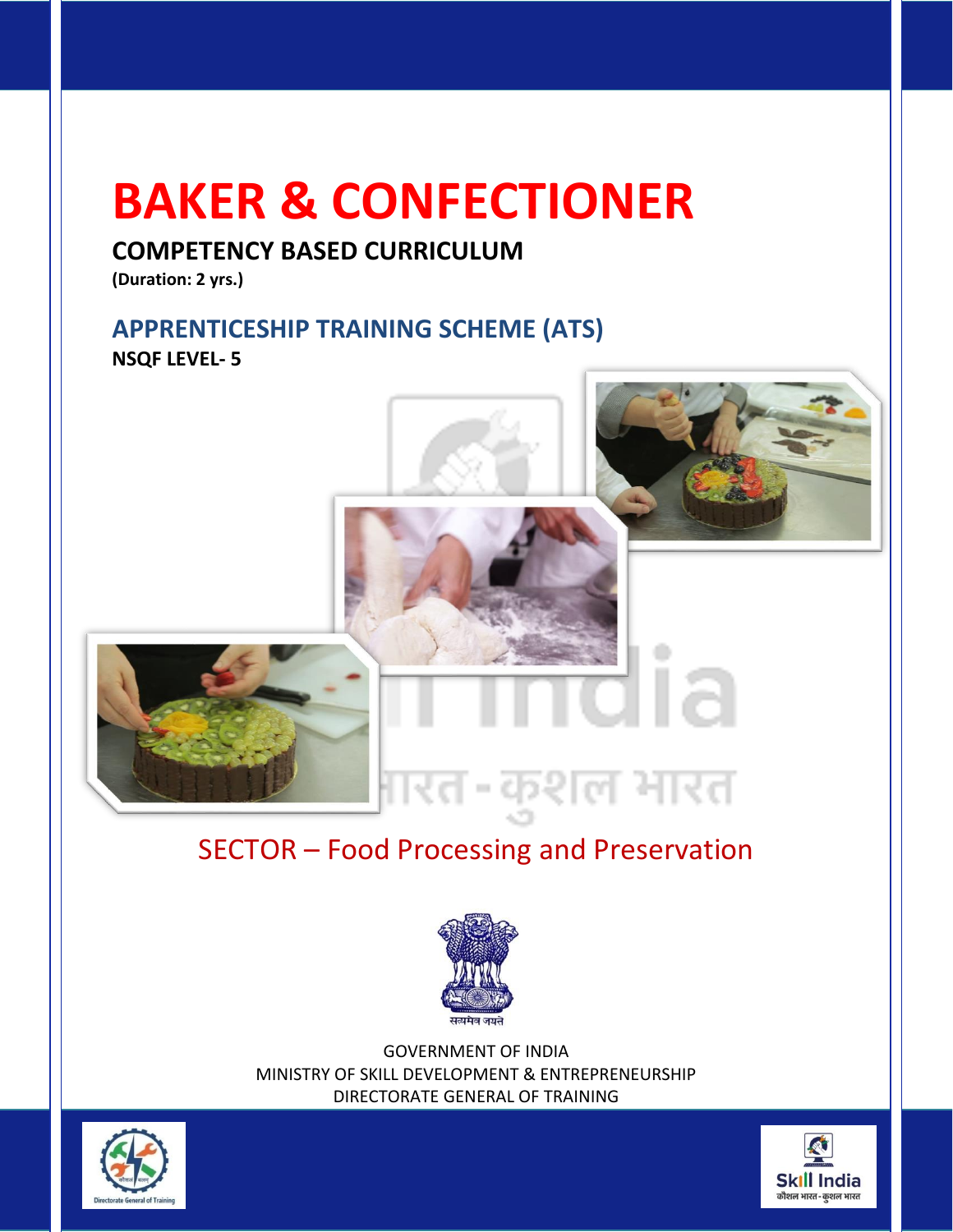# **BAKER & CONFECTIONER**

**(Revised in 2018)**

**APPRENTICESHIP TRAINING SCHEME (ATS)**

SK NSQF LEVEL -5 कोशल भारत-कुशल भारत

Developed By

Ministry of Skill Development and Entrepreneurship Directorate General of Training **CENTRAL STAFF TRAINING AND RESEARCH INSTITUTE** EN-81, Sector-V, Salt Lake City, Kolkata – 700 091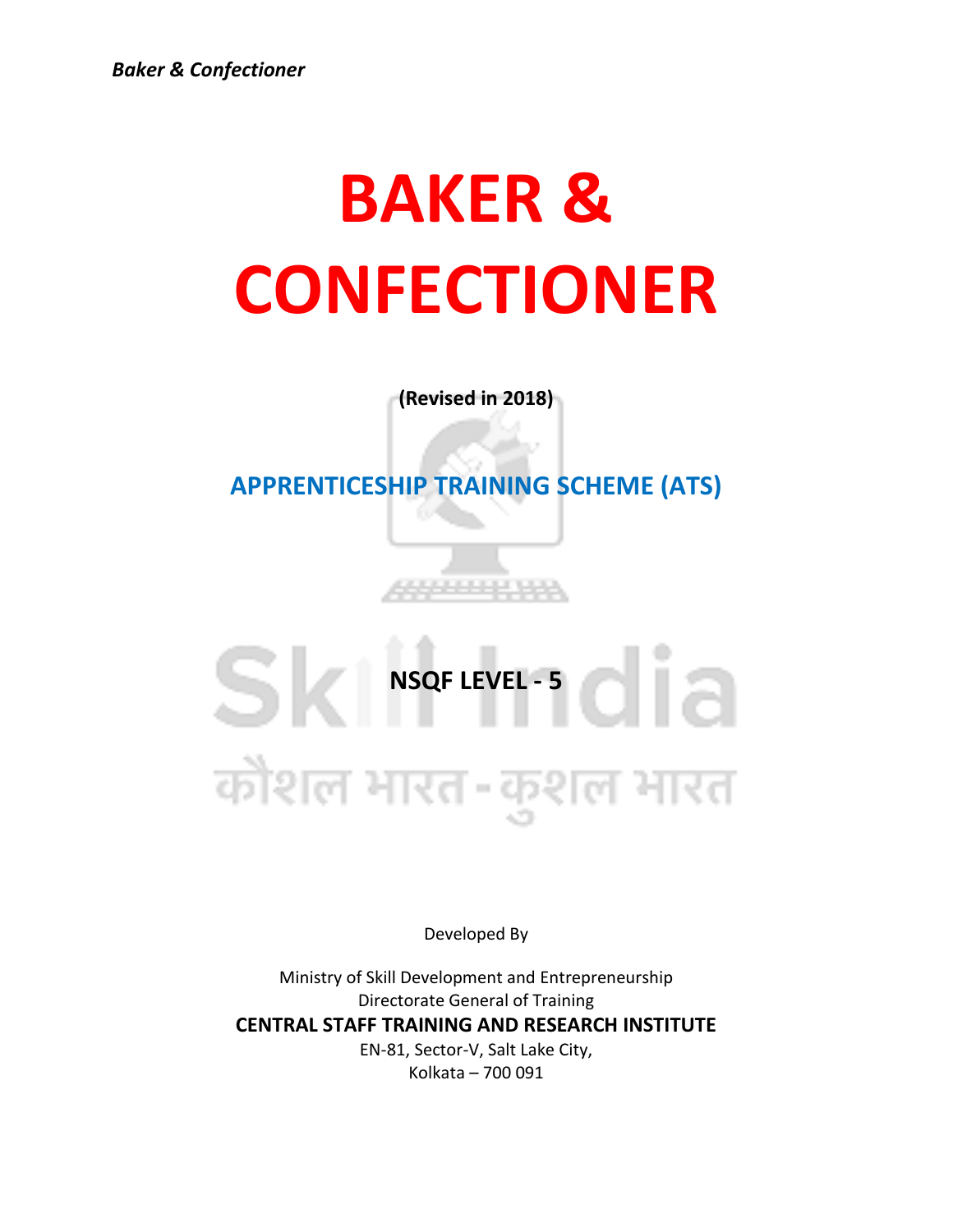The DGT sincerely express appreciation for the contribution of the Industry, State Directorate, Trade Experts and all others who contributed in revising the curriculum. Special acknowledgement to the following industries/organizations who have contributed valuable inputs in revising the curricula through their expert members:

Special acknowledgement by DGT to the following expert members who have contributed immensely in this curriculum.

| SI. | <b>Name &amp; Designation</b>      | Organization                          | <b>Expert Group</b> |
|-----|------------------------------------|---------------------------------------|---------------------|
| No. | Sh./Mr./Ms.                        |                                       | <b>Designation</b>  |
| 1.  | Abbi,<br>Shri<br>Dinesh<br>General | Vikram hotel                          |                     |
|     | Manager                            |                                       |                     |
| 2.  | Shri Satish Arora, Adviser         | Taj Mahal hotel, Apollo bander,       |                     |
|     | (kitchen)                          | Bombay-40                             |                     |
| 3.  | Shri M.D Kapur, Senior area vice   | Kanishka hotel, New Delhi-110001      |                     |
|     | president                          |                                       |                     |
| 4.  | Shri D.P Singh, General Manager    | Hotel Yatri Nivas, Ashoka road, New   |                     |
|     |                                    | delhi-110001                          |                     |
| 5.  | Shri Devinder Kumar, Executive     | Hotel meridian, Janpath, New Delhi    |                     |
|     | chief                              | $-110001$                             |                     |
| 6.  | Shri Pradeep Saith, Regional       | Centaur hotel, Delhi gurgaon road     |                     |
|     | training manager                   | New delhi-110034                      |                     |
| 7.  | Shri O.B lall, Manager-itdc        | Indira Gandhi internataional airport, |                     |
|     | restaurant                         | New delhi-110034                      |                     |
| 8.  | Shri J.S Grover, Director, nirula  | L-block, Connaught circus, New        |                     |
|     | corner house                       | delhi-110001                          |                     |
| 9.  | Shri S.K Mathur, Training          | hotel mourya, Sheraton, sardar        |                     |
|     | manager,                           | patel marg, chanakyapuri, New         |                     |
|     |                                    | delhi-110021                          |                     |
| 10. | Mr. Vincent gorge, Executive chef  | Hotel holiday inn, barakamba lane,    |                     |
|     |                                    | new delhi-11001                       |                     |
| 11. | Shri J.M Choudhury, executive      | hotel kanishka, ashoka road, New      |                     |
|     | chef                               | Delhi                                 |                     |
| 12. | Shri Deepak dhir, executive(f&b)   | hotel park view, sansad marg, new     |                     |
|     |                                    | delhi-110001                          |                     |
| 13. | Training Manager, I.T.D.C          | training center, qutab hotel, New     |                     |
|     |                                    | delhi-110016                          |                     |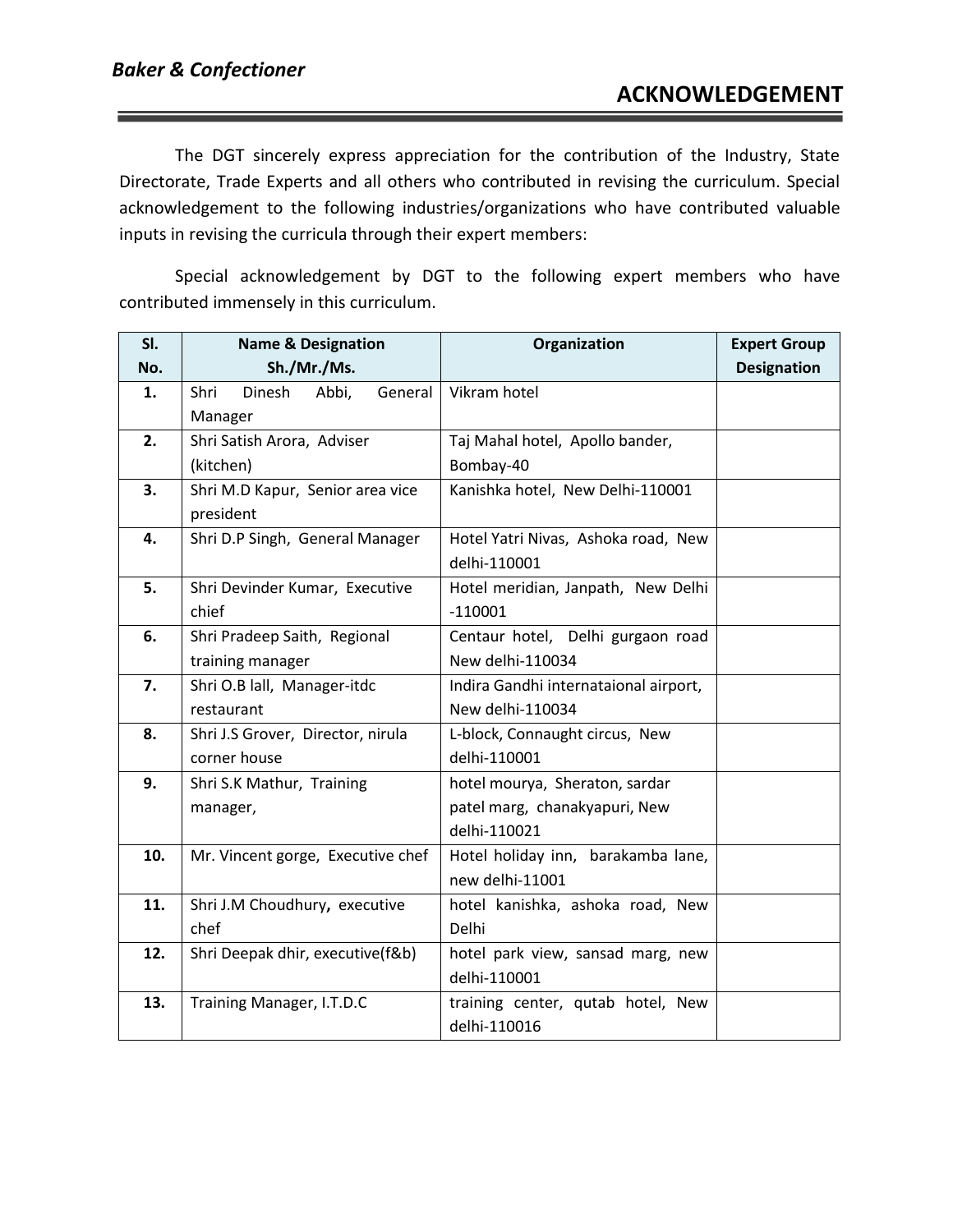| SI.<br>No. | <b>Topics</b>                                               | Page No.  |
|------------|-------------------------------------------------------------|-----------|
| 1.         | Background                                                  | $1 - 2$   |
| 2.         | <b>Training System</b>                                      | $3 - 7$   |
| 3.         | Job Role                                                    | 8         |
| 4.         | NSQF Level Compliance                                       | 9         |
| 5.         | <b>General Information</b>                                  | 10        |
| 6.         | Learning Outcome                                            | $11 - 12$ |
| 7.         | Learning Outcome with Assessment Criteria                   | 13-14     |
| 8.         | Syllabus                                                    | $15 - 16$ |
| 9.         | Syllabus - Core Skill                                       | 17-20     |
|            | 9.1 Core Skill - Employability Skill                        |           |
| 10.        | Details of Competencies (On-Job Training)                   | $21 - 22$ |
| 11.        | List of Trade Tools & Equipment Basic Training - Annexure I | $23 - 26$ |
| 12.        | Format for Internal Assessment - Annexure II<br>ALC: UNK    | 27        |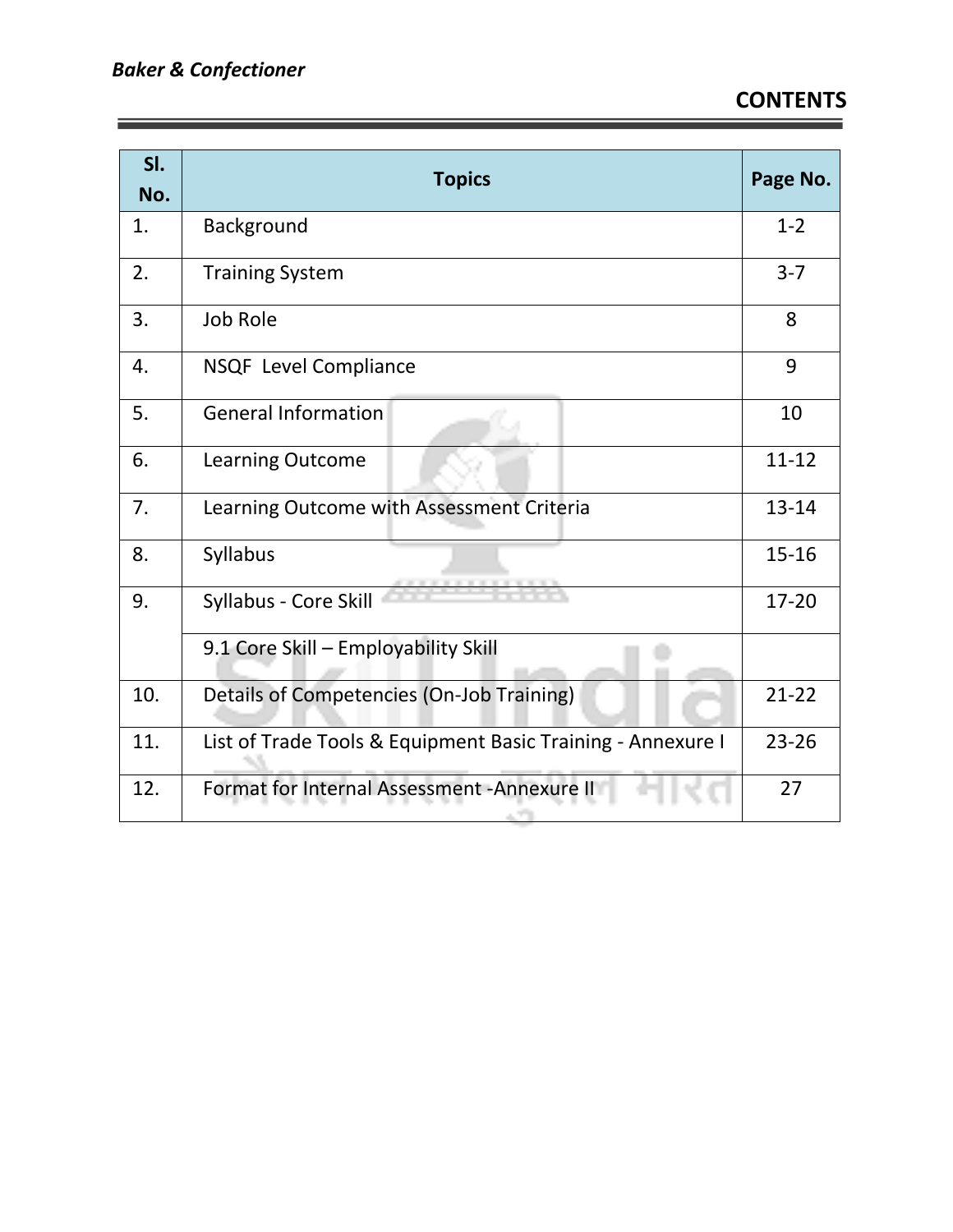#### **1.1 Apprenticeship Training Scheme under Apprentice Act 1961**

The Apprentices Act, 1961 was enacted with the objective of regulating the programme of training of apprentices in the industry by utilizing the facilities available therein for imparting on-the-job training. The Act makes it obligatory for employers in specified industries to engage apprentices in designated trades to impart Apprenticeship Training on the job in industry to school leavers and person having National Trade Certificate(ITI pass-outs) issued by National Council for Vocational Training (NCVT) to develop skilled manpower for the industry**.** There are four categories of apprentices namely**; trade apprentice, graduate, technician and technician (vocational) apprentices.** 

Qualifications and period of apprenticeship training of **trade apprentices** vary from trade to trade. The apprenticeship training for trade apprentices consists of basic training followed by practical training. At the end of the training, the apprentices are required to appear in a trade test conducted by NCVT and those successful in the trade tests are awarded the National Apprenticeship Certificate.

The period of apprenticeship training for graduate (engineers), technician (diploma holders and technician (vocational) apprentices is one year. Certificates are awarded on completion of training by the Department of Education, Ministry of Human Resource Development.

#### **1.2 Changes in Industrial Scenario**

Recently we have seen huge changes in the Indian industry. The Indian Industry registered an impressive growth during the last decade and half. The number of industries in India have increased manifold in the last fifteen years especially in services and manufacturing sectors. It has been realized that India would become a prosperous and a modern state by raising skill levels, including by engaging a larger proportion of apprentices, will be critical to success; as will stronger collaboration between industry and the trainees to ensure the supply of skilled workforce and drive development through employment. Various initiatives to build up an adequate infrastructure for rapid industrialization and improve the industrial scenario in India have been taken.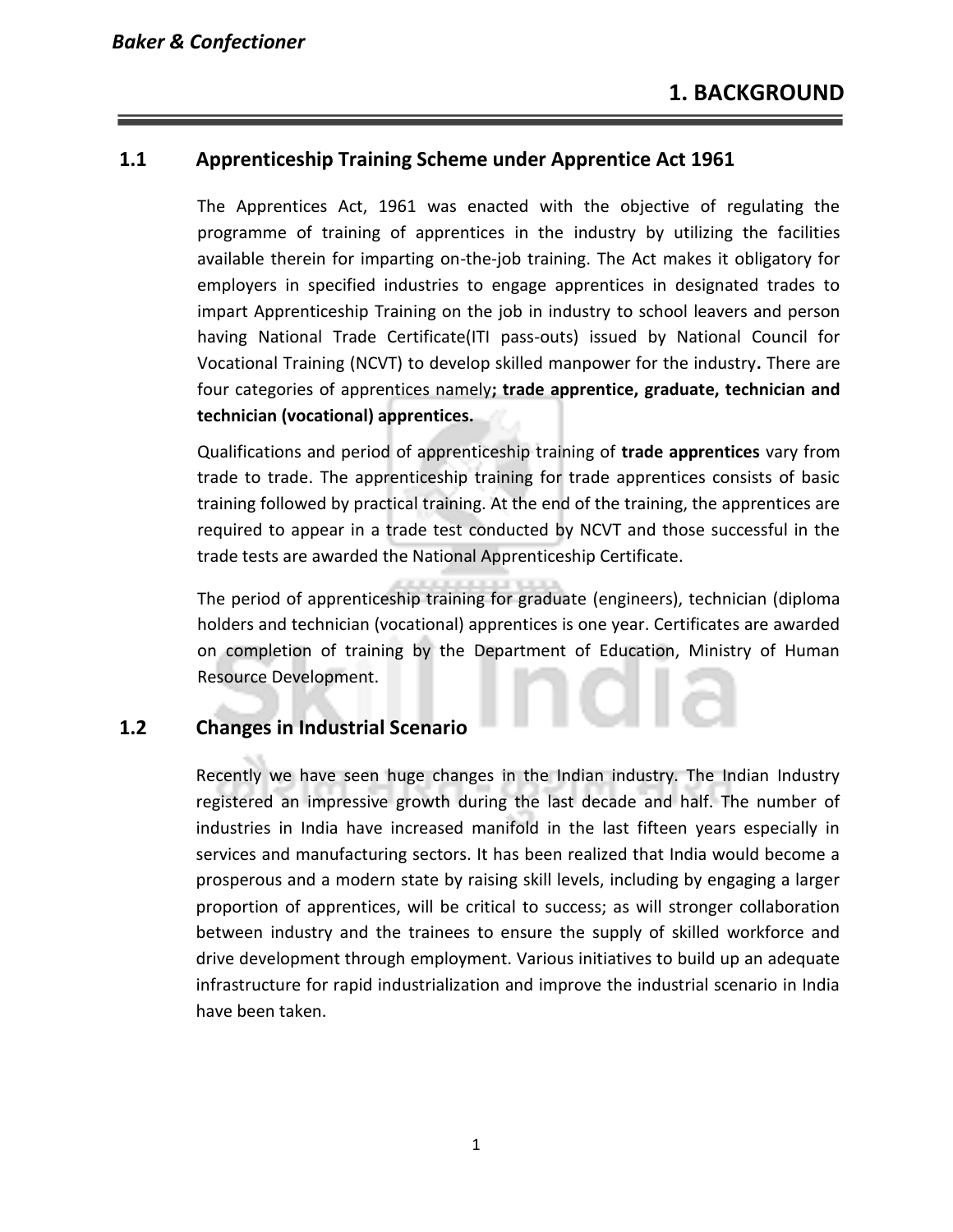#### **1.3 Reformation**

The Apprentices Act, 1961 has been amended and brought into effect from 22<sup>nd</sup> December, 2014 to make it more responsive to industry and youth. Key amendments are as given below:

- Prescription of number of apprentices to be engaged at establishment level instead of trade-wise.
- Establishment can also engage apprentices in optional trades which are not designated, with the discretion of entry level qualification and syllabus.
- Scope has been extended also to non-engineering occupations.
- Establishments have been permitted to outsource basic training in an institute of their choice.
- The burden of compliance on industry has been reduced significantly.

8888888

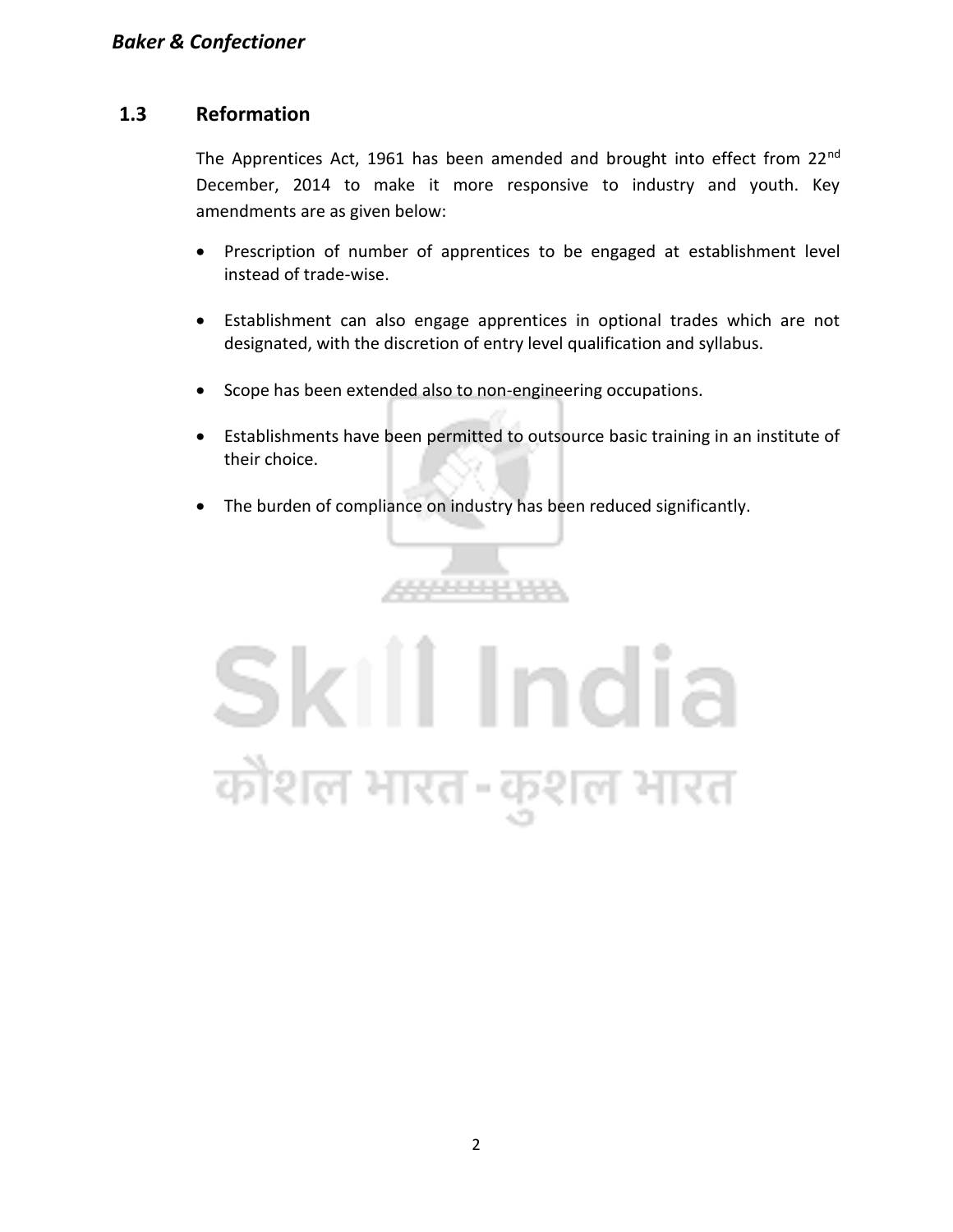#### **2.1 GENERAL**

Directorate General of Training (DGT) under Ministry of Skill Development & Entrepreneurship offers range of vocational training courses catering to the need of different sectors of economy/ Labour market. The vocational training programmes are delivered under aegis of National Council of Vocational Training (NCVT). Craftsman Training Scheme (CTS) and Apprenticeship Training Scheme (ATS) are two pioneer programmes of NCVT for propagating vocational training.

Baker & Confectioner trade under ATS is one of the most popular courses delivered nationwide through different industries. The course is of two years (02 Blocks) duration. It mainly consists of Domain area and Core area. In the Domain area Trade Theory & Practical impart professional - skills and knowledge, while Core area - Employability Skills imparts requisite core skills & knowledge and life skills. After passing out the training programme, the trainee is being awarded National Apprenticeship Certificate (NAC) by NCVT having worldwide recognition.

#### **Broadly candidates need to demonstrate that they are able to:**

- Read & interpret technical parameters/document, plan and organize work processes, identify necessary materials and tools;
- Perform task with due consideration to safety rules, accident prevention regulations and environmental protection stipulations;
- Apply professional skill, knowledge, core skills & employability skills while performing jobs and solve problem during execution.
- Check the job/assembly as per drawing for functioning, identify and rectify errors in job/assembly.
- Document the technical parameters related to the task undertaken.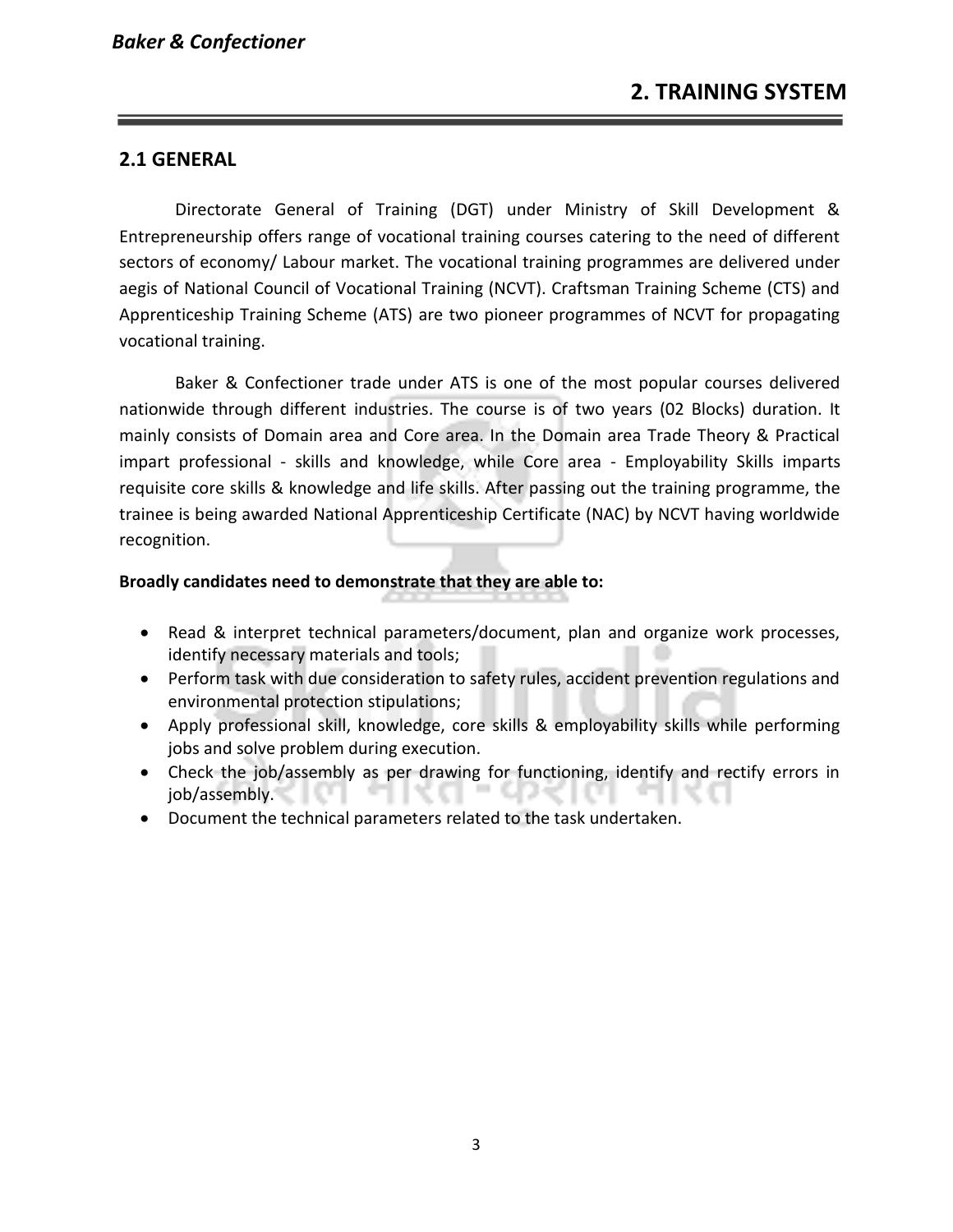#### **2.2 CAREER PROGRESSION PATHWAYS**:

• Indicative pathways for vertical mobility.



#### **2.3 COURSE STRUCTURE:**

Table below depicts the distribution of training hours across various course elements during a period of two years (*Basic Training and On-Job Training*): -

#### **Total training duration details: -**

| Time                      | $1 - 3$ | $4 - 12$    | $13 - 24$    |
|---------------------------|---------|-------------|--------------|
| (in months)               |         |             |              |
| <b>Basic Training</b>     | Block-I | -----       | ------       |
| <b>Practical Training</b> | ----    | $Block - I$ | $Block - II$ |
| (On - job training)       |         |             |              |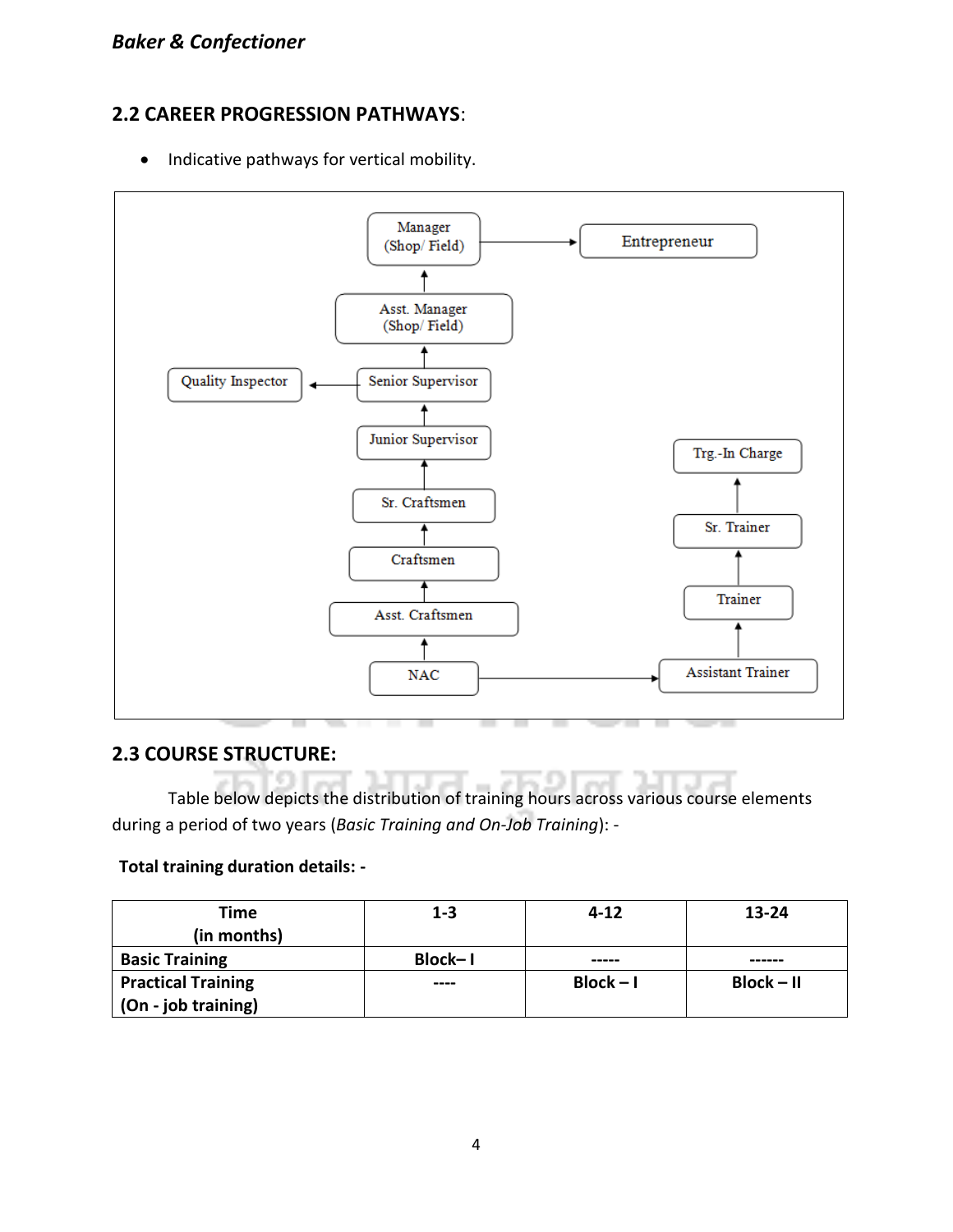#### **A. Basic Training**

For 02 yrs. Course (Non-Engg.):- **Total 03 months:** 03 months in 1styr. only For 01 yr. Course (Non-Engg):- **Total 03 months:** 03 months in 1st yr.

| Sl. No.        | <b>Course Element</b>                        | <b>Total Notional Training</b><br>Hours (For 02 yrs. Course) |
|----------------|----------------------------------------------|--------------------------------------------------------------|
| 1              | Professional Skill (Trade Practical)         | 270                                                          |
| $\overline{2}$ | Professional Knowledge (Trade Theory)        | 120                                                          |
| 3              | <b>Employability Skills</b>                  | 110                                                          |
|                | <b>Total (including Internal Assessment)</b> | 500                                                          |

#### **B. On-Job Training:-**

For 02 yrs. Course (Non-Engg.) :-( **Total: 9 months in 1st yr.+12months in 2nd yr.**)

Notional Training Hours for On-Job Training: 3640 Hrs.

#### **C. Total training hours:-**

| <b>Duration</b>                    | <b>Basic Training</b> | <b>On-Job Training</b> | <b>Total</b> |
|------------------------------------|-----------------------|------------------------|--------------|
| For 02 yrs. Course<br>(Non-Engg.)  | 500 hrs.              | 3640 hrs.              | 4140 hrs.    |
| For 01 yr. Course<br>$(Non-Engg.)$ | 500 hrs.              | 2080 hrs.              | 2580 hrs.    |

### **2.4 ASSESSMENT & CERTIFICATION:**

The trainee will be tested for his skill, knowledge and attitude during the period of course and at the end of the training programme as notified by Govt of India from time to time. The Employability skills will be tested in first two semesters only.

-कशल मारत

a) The **Internal assessment** during the period of training will be done by **Formative assessment method** by testing for assessment criteria listed against learning outcomes. The training institute have to maintain individual *trainee portfolio* as detailed in assessment guideline. The marks of internal assessment will be as per the template (Annexure – II).

b) The final assessment will be in the form of summative assessment method. The All India Trade Test for awarding NAC will be conducted by NCVT on completion of course as per guideline of Govt of India. The pattern and marking structure is being notified by govt of India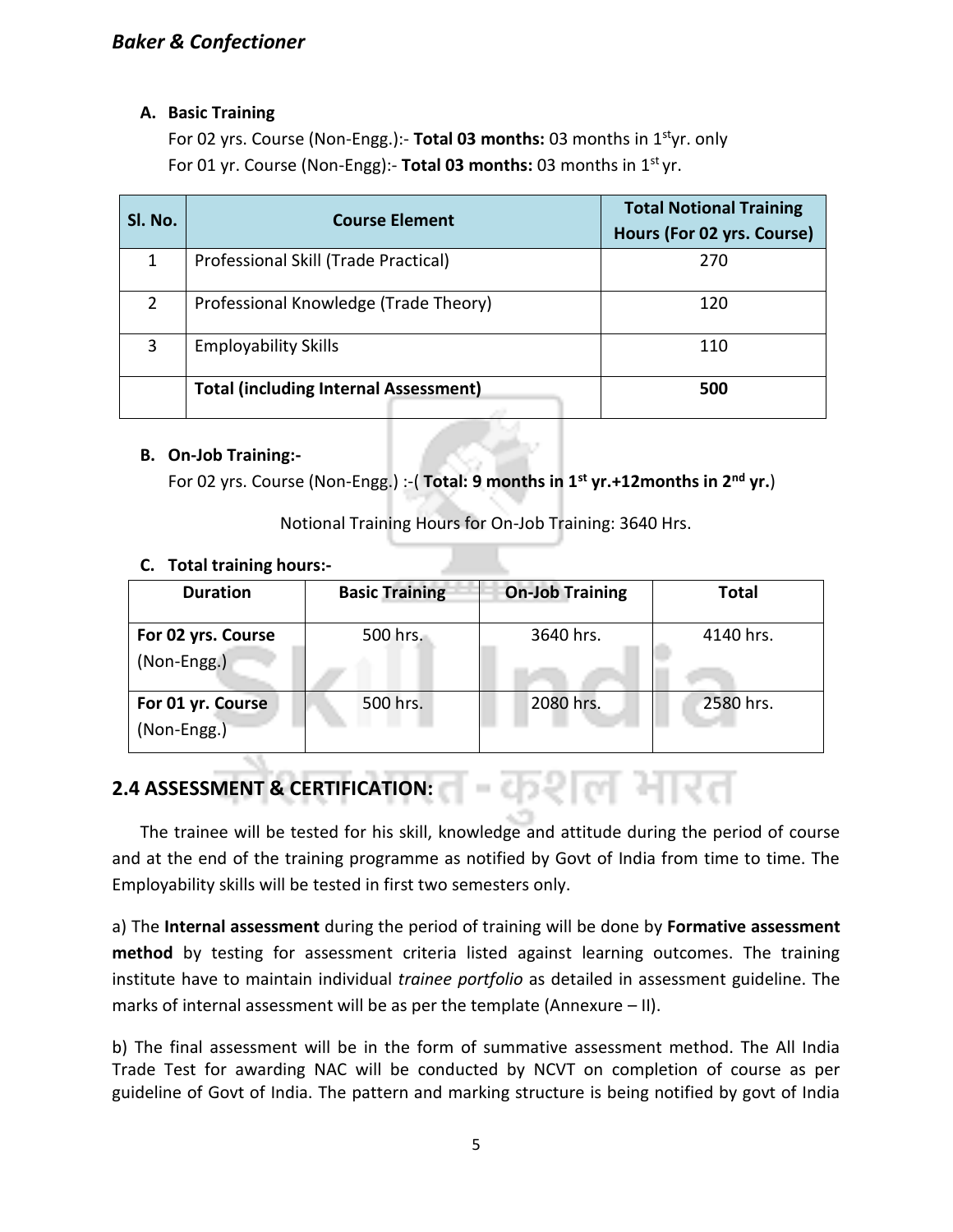#### *Baker & Confectioner*

from time to time. **The learning outcome and assessment criteria will be basis for setting question papers for final assessment. The examiner during final examination will also check**  individual trainee's profile as detailed in assessment guideline before giving marks for practical examination.

#### **2.4.1 PASS REGULATION**

The minimum pass percent for Practical is 60% & minimum pass percent for Theory subjects 40%. The candidate pass in each subject conducted under all India trade test.

#### **2.4.2 ASSESSMENT GUIDELINE**

Appropriate arrangements should be made to ensure that there will be no artificial barriers to assessment. The nature of special needs should be taken into account while undertaking assessment. Due consideration should be given while assessing for team work, avoidance/reduction of scrap/wastage and disposal of scarp/wastage as per procedure, behavioral attitude, sensitivity to environment and regularity in training. The sensitivity towards OSHE and self-learning attitude are to be considered while assessing competency.

Assessment will be evidence based comprising the following:

- Job carried out in labs/workshop
- Record book/ daily diary
- Answer sheet of assessment
- Viva-voce
- Progress chart
- Attendance and punctuality
- **Assignment**
- Project work

Evidences of internal assessments are to be preserved until forthcoming semester examination for audit and verification by examination body. The following marking pattern to be adopted while assessing:

| <b>Performance Level</b>                                                                                                                                                        | <b>Evidence</b>                                                                                                                                |
|---------------------------------------------------------------------------------------------------------------------------------------------------------------------------------|------------------------------------------------------------------------------------------------------------------------------------------------|
| (a) Weightage in the range of 60 -75% to be allotted during assessment                                                                                                          |                                                                                                                                                |
| For performance in this grade, the candidate<br>with occasional guidance and showing due<br>regard for safety procedures and practices,<br>has produced work which demonstrates | • Demonstration of good skill in the use of<br>hand tools, machine tools and workshop<br>equipment<br>• Below 70% tolerance dimension/accuracy |
| attainment of an acceptable standard of                                                                                                                                         | achieved while undertaking different work                                                                                                      |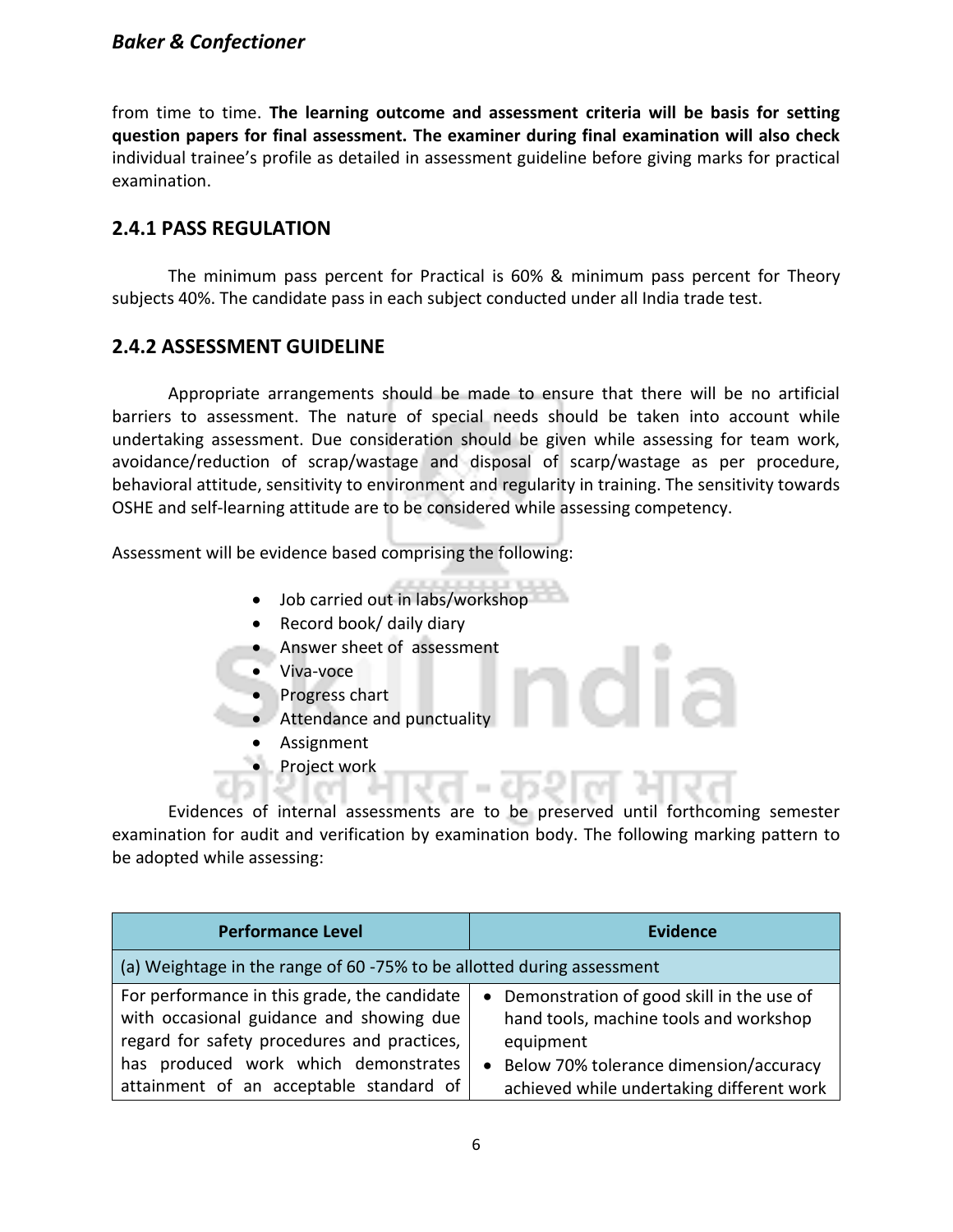| craftsmanship.                                                                                                                                                                                                                                                                             | with those demanded by the<br>component/job/set standards.<br>• A fairly good level of neatness and<br>consistency in the finish<br>Occasional support in completing the<br>project/job.                                                                                                                                                                             |
|--------------------------------------------------------------------------------------------------------------------------------------------------------------------------------------------------------------------------------------------------------------------------------------------|----------------------------------------------------------------------------------------------------------------------------------------------------------------------------------------------------------------------------------------------------------------------------------------------------------------------------------------------------------------------|
| (b) Weightage in the range of above 75% - 90% to be allotted during assessment                                                                                                                                                                                                             |                                                                                                                                                                                                                                                                                                                                                                      |
| For this grade, the candidate, with little<br>guidance and showing due regard for safety<br>procedures and practices, has produced<br>work which demonstrates attainment of a<br>reasonable standard of craftsmanship.                                                                     | • Good skill levels in the use of hand tools,<br>machine tools and workshop equipment<br>70-80% tolerance dimension/accuracy<br>$\bullet$<br>achieved while undertaking different work<br>with those demanded by the<br>component/job/set standards.<br>A good level of neatness and consistency<br>in the finish<br>Little support in completing the<br>project/job |
| (c) Weightage in the range of above 90% to be allotted during assessment                                                                                                                                                                                                                   |                                                                                                                                                                                                                                                                                                                                                                      |
| performance in this grade, the<br>For<br>candidate, with minimal or no support in<br>organization and execution and with due<br>regard for safety procedures and practices,<br>has produced work which demonstrates<br>attainment of a<br>high<br>of<br>standard<br>craftsmanship.<br>कोशल | • High skill levels in the use of hand tools,<br>machine tools and workshop equipment<br>• Above 80% tolerance dimension/accuracy<br>achieved while undertaking different work<br>with those demanded by the<br>component/job/set standards.<br>A high level of neatness and consistency in<br>the finish.<br>Minimal or no support in completing the<br>project.    |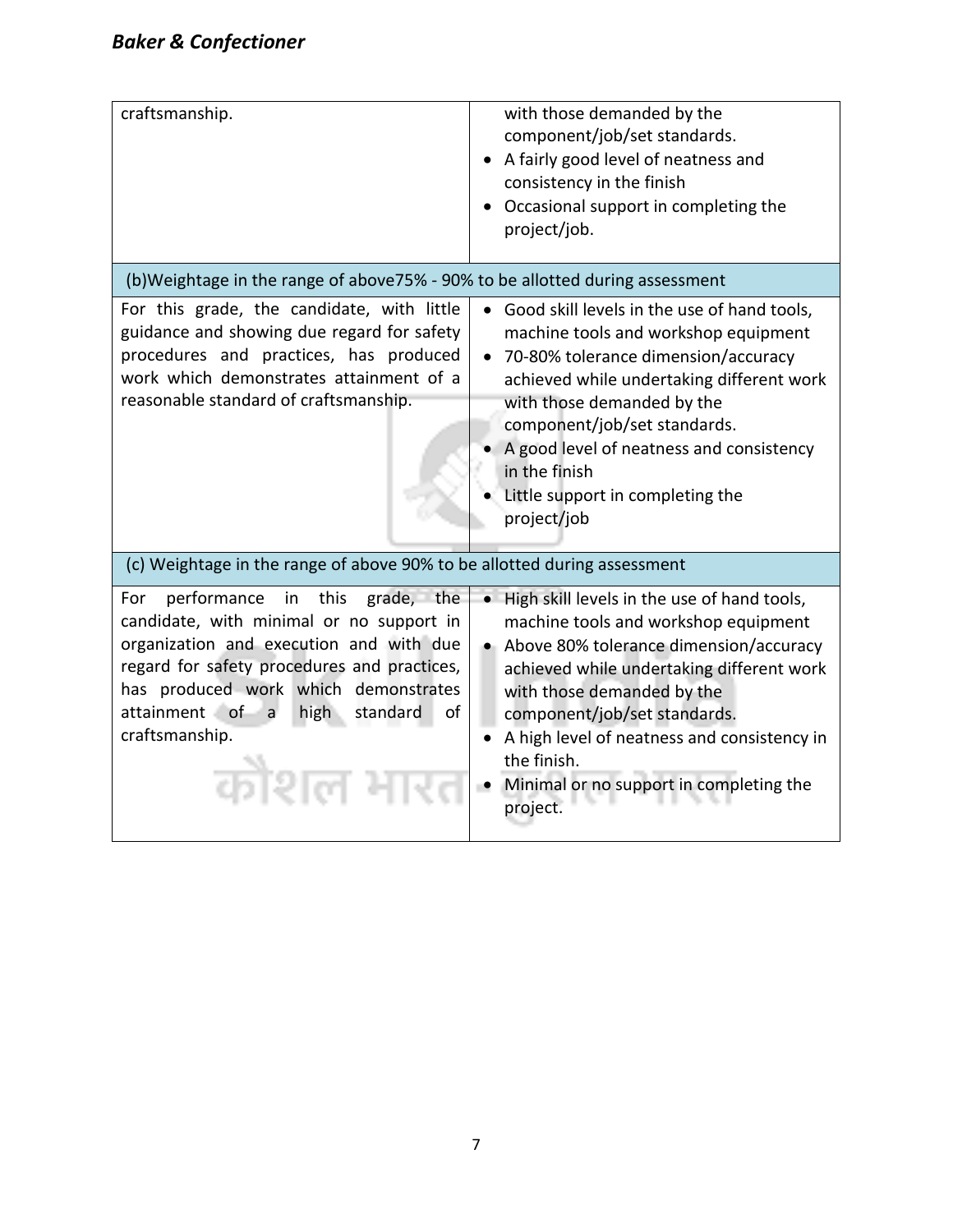#### **Brief description of Job roles:**

Supervisor and Foreman, Food Processing supervises and guides workers engaged in processing and preserving food by various mechanical and manual processes. Guides workers in milling and parching food grains, crushing and pressing oil seeds, making 'gur', 'khandsari' and sugar by open or vacuum pan system, preserving and canning food stuff, making biscuits, candy, chocolate, sweet-meats, etc. by mechanical, manual or combined operations as necessary according to method and nature of production. Watches heating and baking temperatures, adjustments of machines and equipment, mixing of proper quality and quantity of ingredients, etc. and directs workmen accordingly to suit requirements. Ensures quality and rate of production and maintains prescribed records. May regulate temperature, adjusts machines and equipment, mix ingredients and perform other tasks. May be designated according to section or work supervised (Excluded are other food processing supervisory staff and Technologists described separately).

**Reference NCO 2015:** 3122.6900 - Supervisor and Foreman, Food Processing/Production Supervisor

न्नेशल भारत-कुशल भारत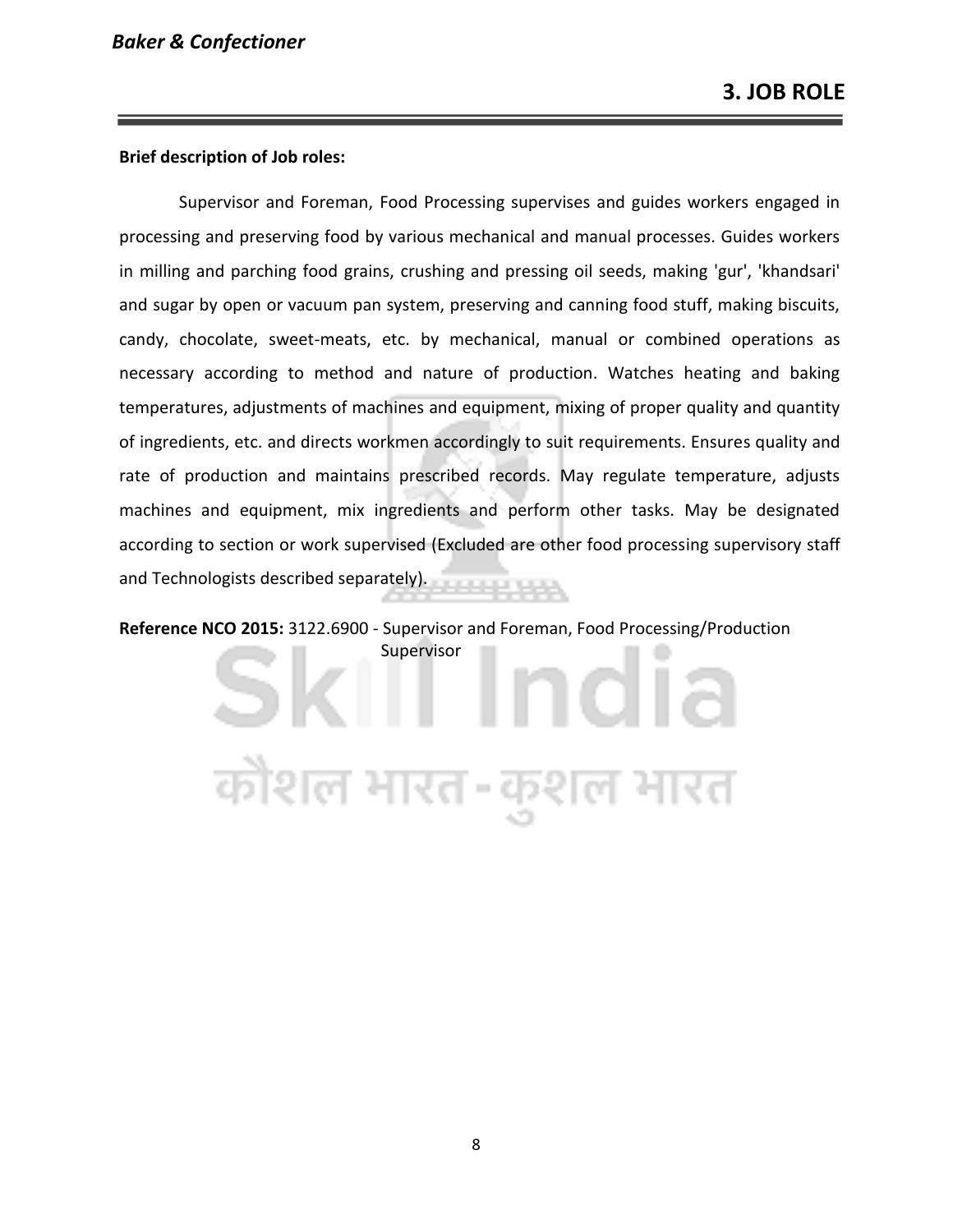#### *Baker & Confectioner*

NSQF level for Baker & Confectioner trade under ATS: **Level 5**

As per notification issued by Govt. of India dated- 27.12.2013 on National Skill Qualification Framework total 10 (Ten) Levels are defined.

Each level of the NSQF is associated with a set of descriptors made up of five outcome statements, which describe in general terms, the minimum knowledge, skills and attributes that a learner needs to acquire in order to be certified for that level.

Each level of the NSQF is described by a statement of learning outcomes in five domains, known as level descriptors. These five domains are:

- a. Process
- b. Professional knowledge,
- c. Professional skill,
- d. Core skill and
- e. Responsibility.

The Broad Learning outcome of Baker & Confectioner trade under ATS mostly matches with the Level descriptor at Level- 5.

The NSQF level-5 descriptor is given below:

| <b>Level</b> | <b>Process</b><br><b>Required</b> | <b>Professional</b><br><b>Knowledge</b> | Professional<br><b>Skill</b>  | <b>Core Skill</b>              | <b>Responsibility</b>          |
|--------------|-----------------------------------|-----------------------------------------|-------------------------------|--------------------------------|--------------------------------|
| Level 5      | Job that<br>requires well         | Knowledge<br>of facts,                  | A range of<br>cognitive and   | <b>Desired</b><br>mathematical | Responsibility<br>for own work |
|              | developed skill, principles,      |                                         | practical skills              | skill,                         | land                           |
|              | with clear                        | processes and                           | required to                   | understanding                  | Learning and                   |
|              | choice of                         | general                                 | accomplish<br>tasks and solve | of social,                     | some                           |
|              | procedures in<br>familiar         | concepts, in a<br>field of work         | problem by                    | political and<br>some skill of | responsibility<br>for other's  |
|              | context.                          | or study                                | selecting and                 | collecting and                 | works and                      |
|              |                                   |                                         | applying basic                | organizing                     | learning.                      |
|              |                                   |                                         | methods, tools, information,  |                                |                                |
|              |                                   |                                         | materials and                 | communication.                 |                                |
|              |                                   |                                         | information.                  |                                |                                |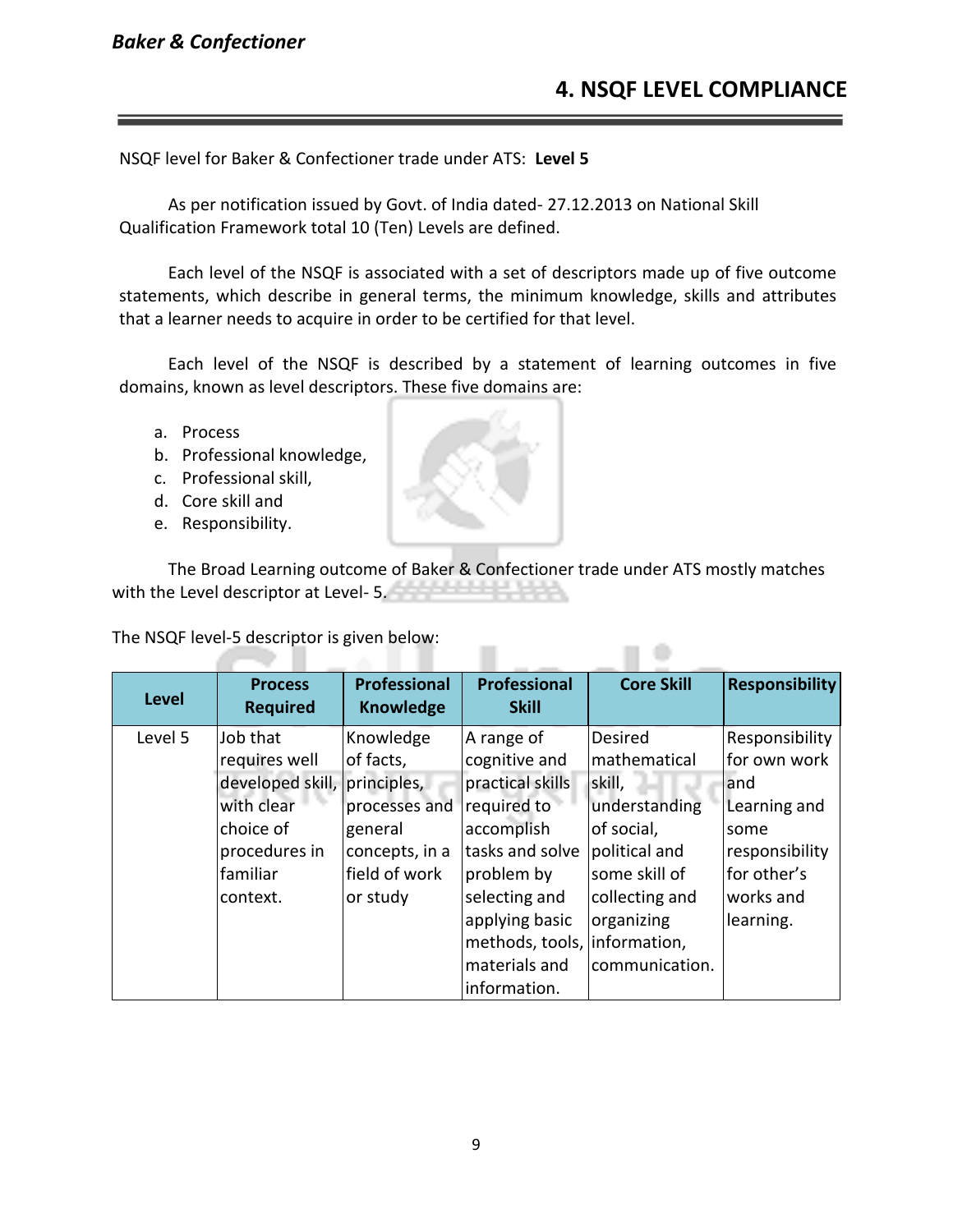### **5. GENERAL INFORMATION**

| <b>Name of the Trade</b>                                                                      | <b>Baker &amp; Confectioner</b>                                                                                                                                                                 |
|-----------------------------------------------------------------------------------------------|-------------------------------------------------------------------------------------------------------------------------------------------------------------------------------------------------|
| <b>NCO - 2015</b>                                                                             | 3122.6900                                                                                                                                                                                       |
| <b>NSQF Level</b>                                                                             | Level $-5$                                                                                                                                                                                      |
| <b>Duration of Apprenticeship</b><br><b>Training</b><br>(Basic Training + On-Job<br>Training) | Two years (02 Blocks each of one year duration).                                                                                                                                                |
| <b>Duration of Basic Training</b>                                                             | a) Block $-I$ : 3 months<br>b) Block-II: 3 months<br><b>Total duration of Basic Training: 6 months</b>                                                                                          |
| <b>Duration of On-Job Training</b>                                                            | a) Block-I: 9 months<br>b) Block-II: 9 months<br><b>Total duration of Practical Training: 18 months</b>                                                                                         |
| <b>Entry Qualification</b>                                                                    | Entry Qualifications: Pass10th class Examination Under 10+2<br>System of Education.                                                                                                             |
| <b>Selection of Apprenticeship</b>                                                            | The apprentices will be selected as per Apprenticeship Act<br>amended time to time.                                                                                                             |
| <b>Instructors Qualification for</b><br><b>Basic Training</b>                                 | As per ITI instructors qualifications as amended time to time<br>for the specific trade.                                                                                                        |
| <b>Infrastructure for basic</b><br>training                                                   | As per related trade of ITI.                                                                                                                                                                    |
| <b>Examination</b>                                                                            | The internal examination/assessment will be held on<br>completion of each block.<br>Final examination for all subjects will be held at the end of<br>course and same will be conducted by NCVT. |
| <b>Rebate to Ex-ITI Trainees</b>                                                              | 06 months                                                                                                                                                                                       |
| <b>CTS trades eligible for Baker</b><br>& Confectioner<br>(Apprenticeship)                    | <b>Baker &amp; Confectioner</b>                                                                                                                                                                 |

*Note:*

- *Industry may impart training as per above time schedule for different block, however this is not fixed. The industry may adjust the duration of training considering the fact that all the components under the syllabus must be covered. However the flexibility should be given keeping in view that no safety aspects is compromised.*
- *For imparting Basic Training the industry to tie-up with ITIs having such specific trade and affiliated to NCVT.*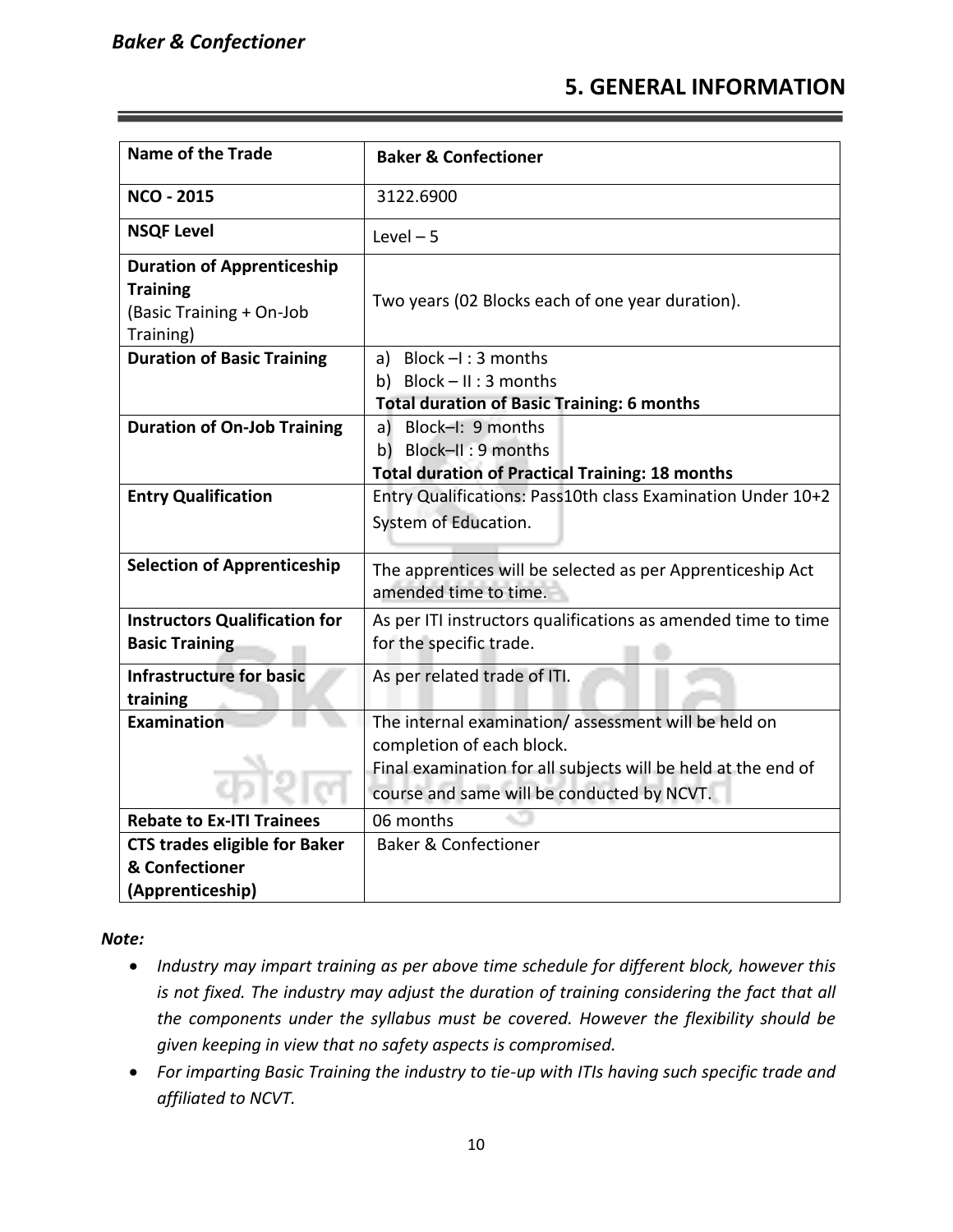#### **6.1 GENERIC LEARNING OUTCOME**

The following are minimum broad Common Occupational Skills/ Generic Learning Outcome after completion of the Cutting and Sewing Machine Operator course of 02 years duration under ATS.

#### **Block I & II:-**

- 1. Recognize & comply safe working practices, environment regulation and housekeeping.
- 2. Select and ascertain measuring instrument and measure dimension of components and record data.
- 3. Explain the concept in productivity, quality tools, and labour welfare legislation and apply such in day to day work to improve productivity & quality.
- 4. Explain energy conservation, global warming and pollution and contribute in day to day work by optimally using available resources.
- 5. Explain personnel finance, entrepreneurship and manage/organize related task in day to day work for personal & societal growth.
- 6. Plan and organize the work related to the occupation.

#### **6.2 SPECIFIC LEARNING OUTCOME**

**Block – I** 

- 1. Preparation of fruit bread
- 2. Preparation of different types of icings
- 3. Preparation of brown bread
- 4. Preparation of chocolate cake
- 5. Preparations of different types of Pastry
- 6. Preparation of basic choux paste
- 7. Preparation of chocolate éclair
- 8. Preparation of dinner rolls
- 9. Preparation of sponge cake
- 10. Preparation of vegetables patties
- 11. Preparation of bread
- 12. Preparation of Swiss roll
- 13. Preparation of cooking
- 14. Preparation of choux paste
- 15. Preparation of frency bread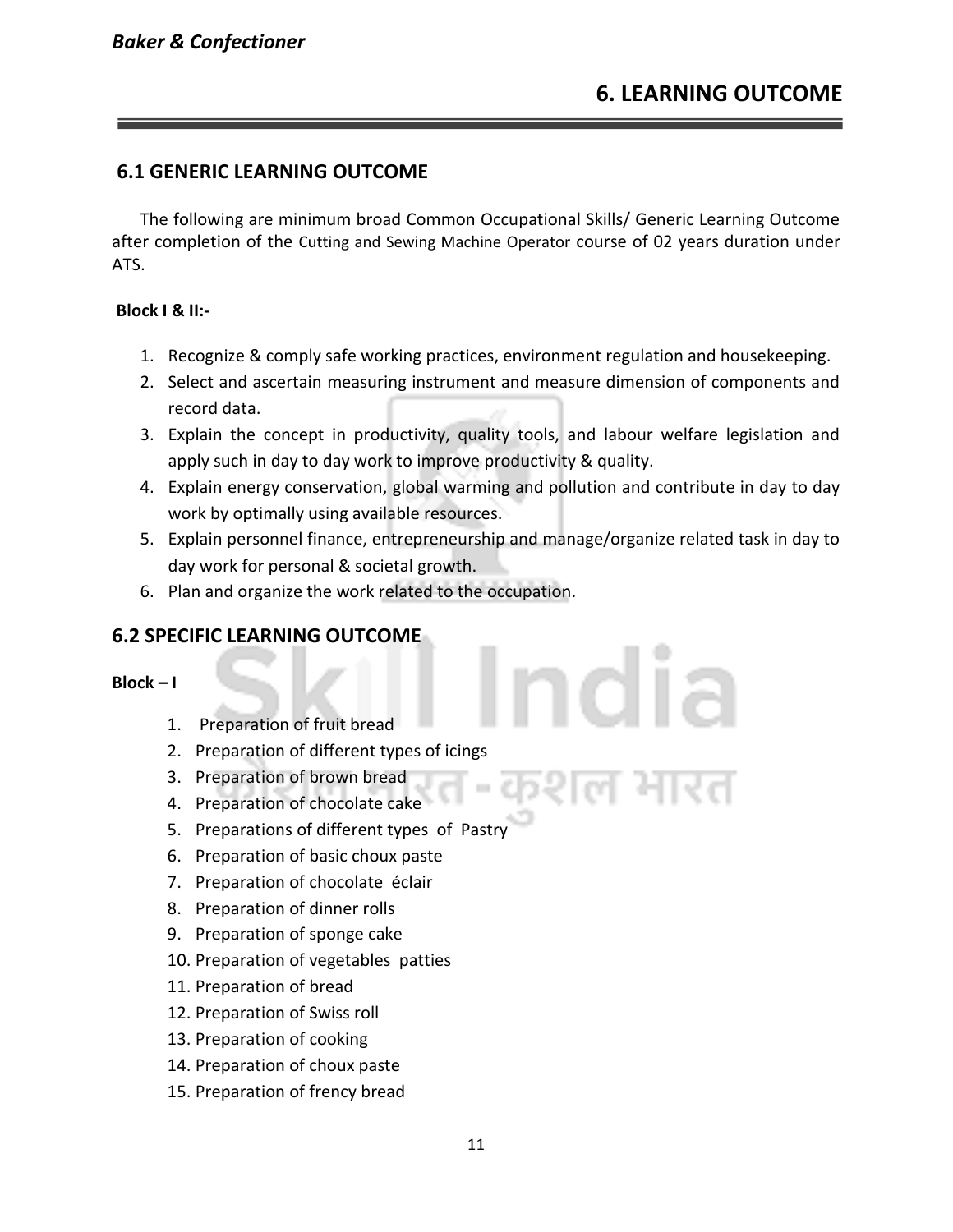#### *Baker & Confectioner*

- 16. Preparation of vanilla buns
- 17. Preparation of walnut cake

#### **Block – II**

- 18. Preparation of cheese straws
- 19. Preparation of Yule log,
- 20. Preparation of birthday cake
- 21. Preparation of birthday cake & its decoration
- 22. Preparation of jam tarts
- 23. Preparation of lemon curd tarts
- 24. Preparation of rice puddings
- 25. Preparation of bread pudding
- 26. Preparation of soufflé
- 27. Preparation of melting moments
- 28. Preparation of pineapple pastry
- 29. Preparation of apple straddle
- 30. Preparation of mixed fruit cake
- 31. Preparation of salted biscuits
- 32. Preparation of almond paste
- 33. Preparation of Choux paste
- 34. Preparation of Macroons
- 35. Preparation of Cookies meringues

*Note: Learning outcomes are reflection of total competencies of a trainee and assessment will be carried out as per assessment criteria.*

कौशल भारत-कुशल भारत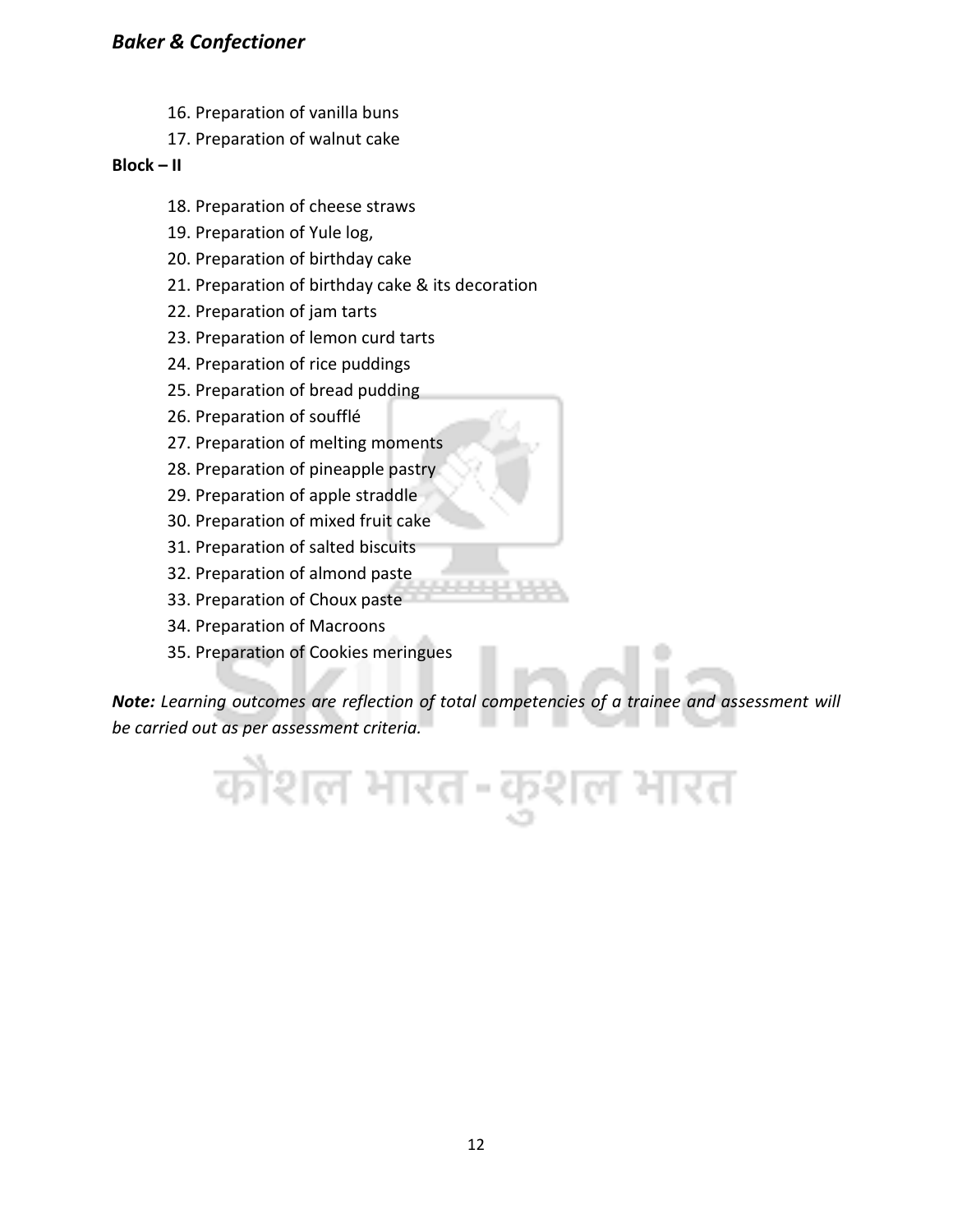# **7. LEARNING OUTCOME WITH ASSESSMENT CRITERIA**

|                                                                                     | <b>GENERIC LEARNING OUTCOME</b>                                                                                                                                                                           |  |  |
|-------------------------------------------------------------------------------------|-----------------------------------------------------------------------------------------------------------------------------------------------------------------------------------------------------------|--|--|
| <b>LEARNING OUTCOMES</b>                                                            | <b>ASSESSMENT CRITERIA</b>                                                                                                                                                                                |  |  |
| Recognize & comply safe<br>1.<br>working<br>practices,<br>environment<br>regulation | 1.1.<br>Follow and maintain procedures to achieve a safe<br>working environment in line with occupational<br>health and safety regulations and requirements.                                              |  |  |
| and housekeeping.                                                                   | 1.2.<br>Recognize<br>and<br>all<br>unsafe<br>situations<br>report<br>according to site policy.                                                                                                            |  |  |
|                                                                                     | Identify and take necessary precautions on fire and<br>1.3.<br>safety hazards and report according to site policy<br>and procedures.                                                                      |  |  |
|                                                                                     | Identify, handle and store / dispose<br>1.4.<br>off<br>dangerous/unsalvageable goods and substances<br>according to site policy and procedures following<br>safety regulations and requirements.          |  |  |
|                                                                                     | Identify and observe site policies and procedures in<br>1.5.<br>regard to illness or accident.                                                                                                            |  |  |
|                                                                                     | 1.6.<br>Identify safety alarms accurately.                                                                                                                                                                |  |  |
|                                                                                     | Report supervisor/ Competent of authority in the<br>1.7.<br>event of accident or sickness of any staff and record<br>details correctly according<br>accident<br>to<br>site<br>accident/injury procedures. |  |  |
|                                                                                     | 1.8.<br>Identify and observe site evacuation procedures<br>according to site policy.<br>1.9.<br>Identify Personal Productive Equipment (PPE) and<br>use the same as per related working environment.      |  |  |
|                                                                                     | 1.10. Identify basic first aid and use them under different<br>circumstances.                                                                                                                             |  |  |
|                                                                                     | 1.11.<br>Identify different fire extinguisher and use the same<br>as per requirement.                                                                                                                     |  |  |
|                                                                                     | 1.12. Identify environmental pollution & contribute to<br>avoidance of same.                                                                                                                              |  |  |
|                                                                                     | 1.13. Take opportunities to use energy and materials in an<br>environmentally friendly manner                                                                                                             |  |  |
|                                                                                     | 1.14. Avoid waste and dispose waste as per procedure                                                                                                                                                      |  |  |
|                                                                                     | 1.15. Recognize different components of 5S and apply the<br>same in the working environment.                                                                                                              |  |  |
|                                                                                     |                                                                                                                                                                                                           |  |  |
| Explain the concept in<br>2.<br>productivity, quality tools,                        | 5.1 Explain the concept of productivity and quality tools<br>and apply during execution of job.                                                                                                           |  |  |
| labour<br>welfare<br>and<br>legislation and apply such                              | 5.2 Understand the basic concept of labour welfare<br>legislation and adhere to responsibilities and remain                                                                                               |  |  |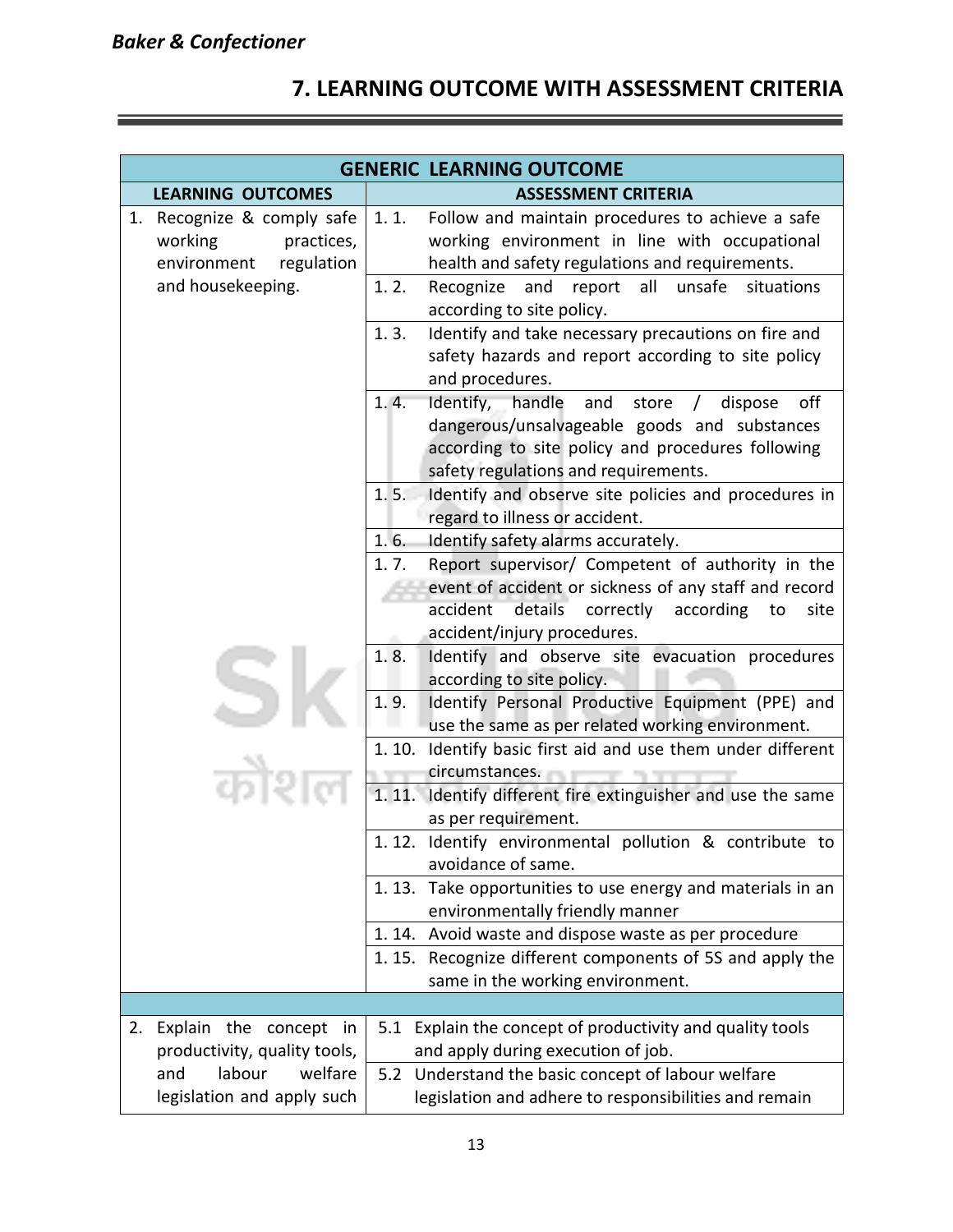| in day to day work to<br>improve productivity<br>&                                                                  | sensitive towards such laws.                                                                                                                                                                                                                                                                                                                   |
|---------------------------------------------------------------------------------------------------------------------|------------------------------------------------------------------------------------------------------------------------------------------------------------------------------------------------------------------------------------------------------------------------------------------------------------------------------------------------|
| quality.                                                                                                            | 5.3 Knows benefits guaranteed under various acts                                                                                                                                                                                                                                                                                               |
|                                                                                                                     |                                                                                                                                                                                                                                                                                                                                                |
| Explain<br>3.<br>energy<br>global<br>conservation,<br>warming and<br>pollution<br>and contribute in day to          | 6.1 Explain the concept of energy conservation, global<br>warming, pollution and utilize the available recourses<br>optimally & remain sensitive to avoid environment<br>pollution.                                                                                                                                                            |
| day work by optimally<br>using available resources.                                                                 | 6.2 Dispose waste following standard procedure.                                                                                                                                                                                                                                                                                                |
|                                                                                                                     |                                                                                                                                                                                                                                                                                                                                                |
| Explain personnel finance,<br>4.                                                                                    | 7. 1. Explain personnel finance and entrepreneurship.                                                                                                                                                                                                                                                                                          |
| entrepreneurship<br>and<br>manage/organize related<br>task in day to day work<br>for personal & societal<br>growth. | 7.2. Explain role of Various Schemes and Institutes for self-<br>employment i.e. DIC, SIDA, SISI, NSIC, SIDO, Idea for<br>financing/ non<br>financing support<br>agencies<br>to<br>familiarizes with<br>the<br>Policies<br>/Programmes<br>&<br>procedure & the available scheme.<br>7. 3. Prepare Project report to become an entrepreneur for |
|                                                                                                                     | submission to financial institutions.                                                                                                                                                                                                                                                                                                          |
| 5. Plan and organize<br>the<br>related<br>the<br>work<br>to                                                         | 8. 1. Use documents, drawings and recognize hazards in the<br>work site.                                                                                                                                                                                                                                                                       |
| occupation.                                                                                                         | 8. 2. Plan workplace/assembly location with due                                                                                                                                                                                                                                                                                                |
|                                                                                                                     | consideration to operational stipulation                                                                                                                                                                                                                                                                                                       |
|                                                                                                                     | 8. 3. Communicate effectively with others and plan project<br>tasks                                                                                                                                                                                                                                                                            |
|                                                                                                                     | 8. 4. Assign roles and responsibilities of the co-trainees for                                                                                                                                                                                                                                                                                 |
|                                                                                                                     | execution of the task effectively and monitor the same.                                                                                                                                                                                                                                                                                        |
| <b>SPECIFIC OUTCOME</b>                                                                                             |                                                                                                                                                                                                                                                                                                                                                |

**Block-I & II (Section:10 in the competency based curriculum)**

*Assessment Criteria i.e. the standard of performance, for each specific learning outcome mentioned under block – I & block – II (section: 10) must ensure that the trainee achieves well developed skill with clear choice of procedure in familiar context. Assessment criteria should broadly cover the aspect of Planning (Identify, ascertain, estimate etc.); Execution (perform, illustration, demonstration etc. by applying 1) a range of cognitive and practical skills required to accomplish tasks and solve problems by selecting and applying basic methods, tools, materials and information 2) Knowledge of facts, principles, processes, and general concepts, in a field of work or study 3) Desired Mathematical Skills and some skill of collecting and organizing information, communication) and Checking/ Testing to ensure functionality during the assessment of each outcome. The assessments parameters must also ascertain that the candidate is responsible for own work and learning and some responsibility for other's work and learning.*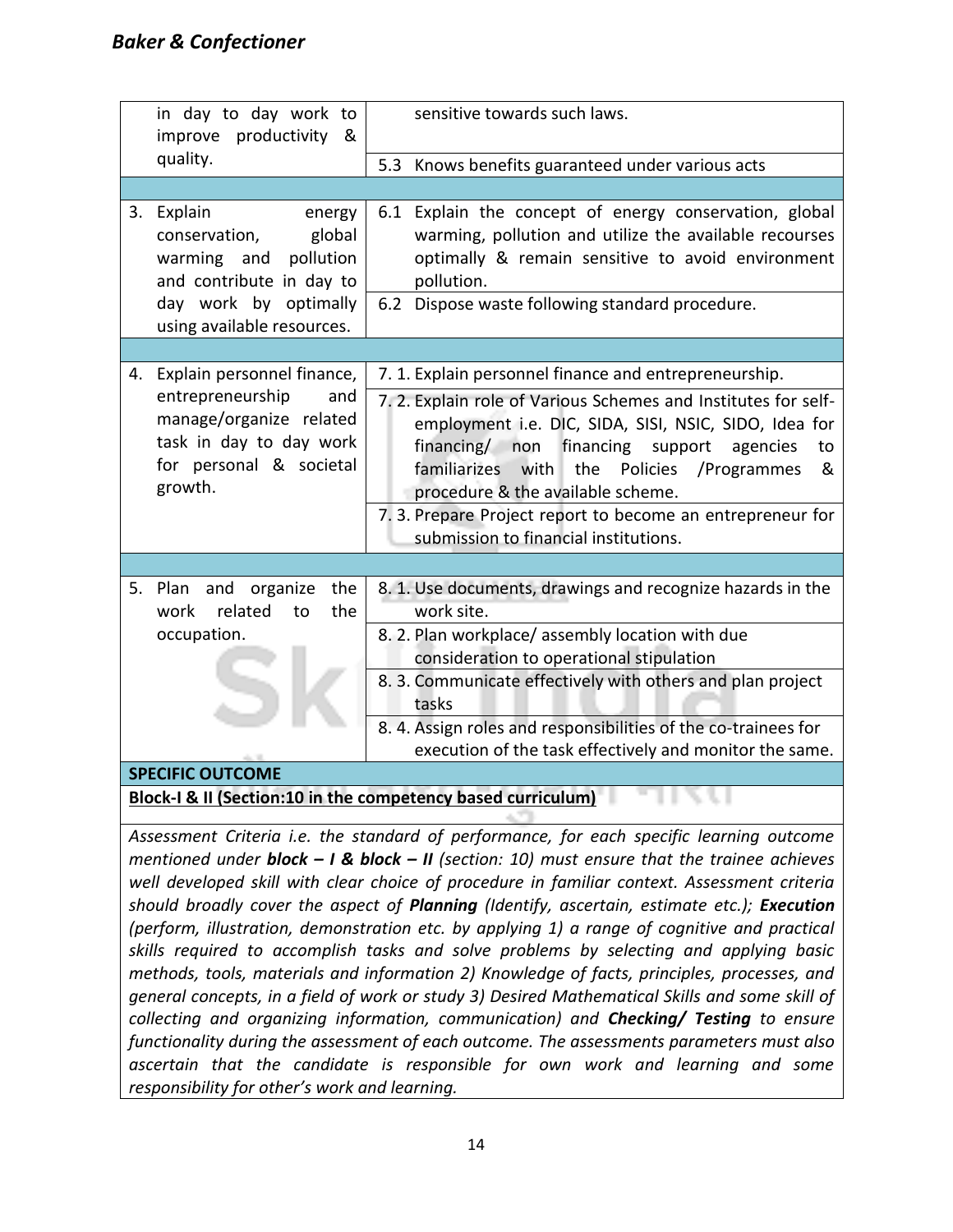# **BASIC TRAINING (Block – I)**

#### **Duration: (03) Three Months**

| <b>Week</b><br>No. | <b>Professional Skills</b><br>(Trade Practical) | <b>Professional Knowledge</b><br>(Trade Theory)                                                       |
|--------------------|-------------------------------------------------|-------------------------------------------------------------------------------------------------------|
| 1.                 | Preparation of short crust                      | Basic equipment preparation of diagrams use of                                                        |
|                    | paste.                                          | baker & confectioner tools.                                                                           |
|                    |                                                 | Important cookery & bakery terms used in                                                              |
|                    | preparation of jam tarts                        | preparation.                                                                                          |
|                    |                                                 | Aims an object of cooking /baking food commodity                                                      |
|                    |                                                 | basic knowledge of commodity including fruits &<br>nuts.                                              |
|                    |                                                 | Classification of raw materials seasoning &                                                           |
|                    |                                                 | flavouring agents                                                                                     |
|                    |                                                 | Methods of cooking food Baking temperature &                                                          |
|                    |                                                 | time                                                                                                  |
|                    |                                                 | Movement in mixing foods types of mixing methods                                                      |
|                    |                                                 | Basic principles of food storage according to types                                                   |
|                    |                                                 | of commodity                                                                                          |
|                    |                                                 | Chemicals, Leavening agents organization of                                                           |
|                    |                                                 | kitchen duties of chief patisserie                                                                    |
|                    |                                                 | Basic principles affecting menus with special                                                         |
|                    |                                                 | relevance to work of the pastry chief                                                                 |
|                    |                                                 | Texture                                                                                               |
|                    |                                                 | Course of menu- planning                                                                              |
| 2.                 | preparations of coconut turn                    | Cereals-structure of wheat producing countries                                                        |
|                    | over                                            | Milling-general description of various processes<br>Four: its composition, the nature of gluten & its |
|                    | preparations of on top jam                      | function in bread making                                                                              |
|                    | tarts with strips                               |                                                                                                       |
|                    |                                                 |                                                                                                       |
| 3.                 | preparation of Jam Tarts                        | Simple test 'o' flour quality colours gluten & water                                                  |
|                    |                                                 | absorption characteristic of different flours                                                         |
|                    | Preparation of biscuits                         | Function of starch & its function in cake making                                                      |
|                    |                                                 | Yeast in elementary knowledge of baker yeast, its                                                     |
|                    |                                                 | production                                                                                            |
| 4.                 | Preparation of bread rolls                      | The part yeast plays in the fermentation of dough                                                     |
|                    |                                                 | Effect of over & under fermentation & over & under                                                    |
|                    | Preparation of sponge cake                      | proving of dough's.                                                                                   |
|                    |                                                 | Salt: the use & effect of salt in making bread & flour                                                |
|                    |                                                 | confectionery prevention of rope baking & Wapping                                                     |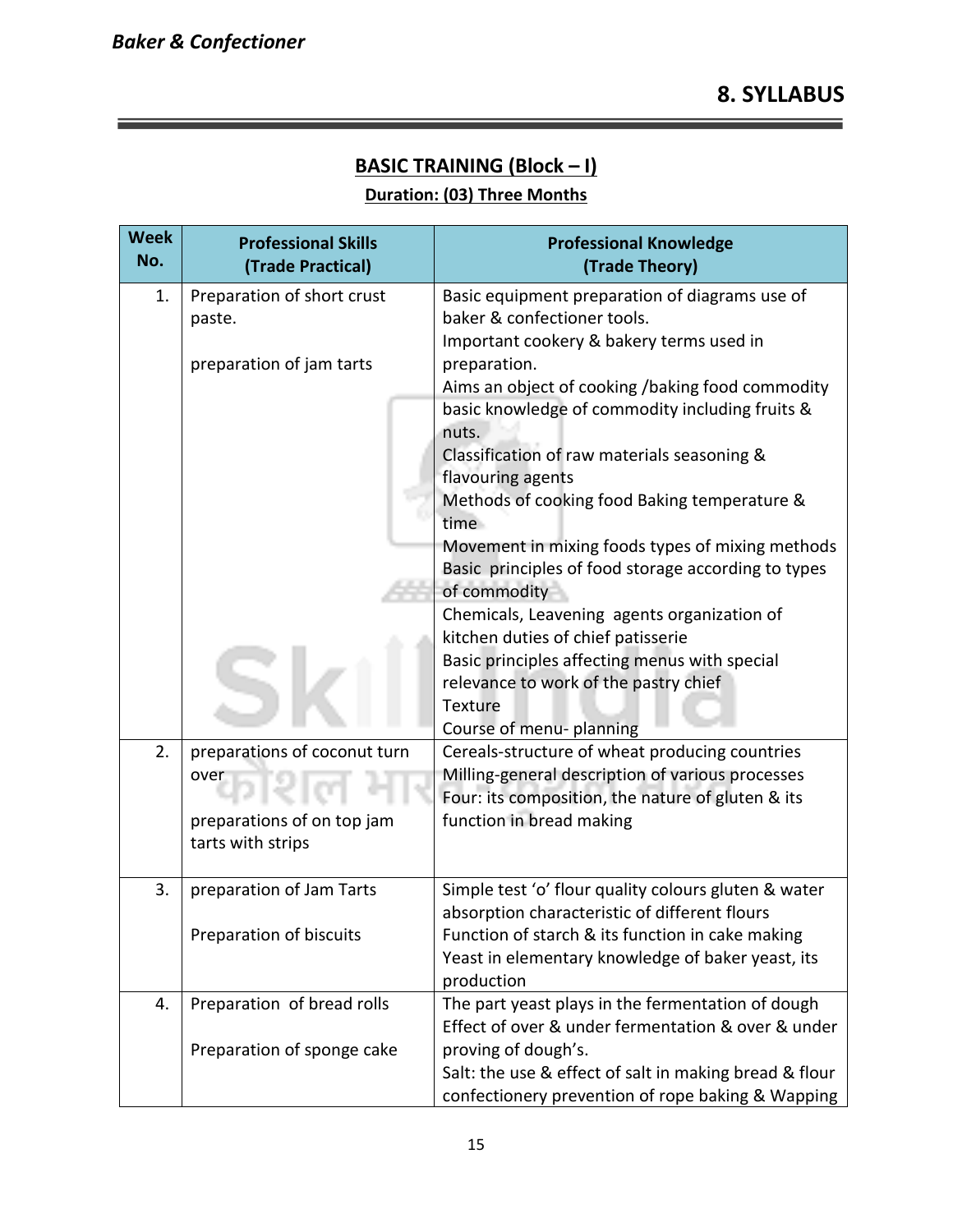| 5.  | <b>Preparation of Swiss Roll</b> | Advanced bakery & confectionary terms used in        |  |  |  |  |  |  |  |
|-----|----------------------------------|------------------------------------------------------|--|--|--|--|--|--|--|
|     |                                  | preparations                                         |  |  |  |  |  |  |  |
|     |                                  | Texture of food different types of paste             |  |  |  |  |  |  |  |
|     |                                  | Basic nutrition constituents of food stuffs their    |  |  |  |  |  |  |  |
|     |                                  | function & sources                                   |  |  |  |  |  |  |  |
| 6.  | Preparation of Yule-Log          | Knowledge about basic ingredients & method of        |  |  |  |  |  |  |  |
|     | (Basic Swiss Roll)               | preparations of important items sold in the bakery   |  |  |  |  |  |  |  |
| 7.  | Calculations-simple tables       | Calculations-simple tables                           |  |  |  |  |  |  |  |
|     |                                  | Weights & measures                                   |  |  |  |  |  |  |  |
|     |                                  | Measuring of liquid                                  |  |  |  |  |  |  |  |
|     |                                  | Different measures used in the bakery &              |  |  |  |  |  |  |  |
|     |                                  | confectionery                                        |  |  |  |  |  |  |  |
| 8.  | Preparation of queen cake        | An elementary knowledge of source, properties &      |  |  |  |  |  |  |  |
|     |                                  | use of oils, fats, eggs, sugar, dried fruits & peels |  |  |  |  |  |  |  |
|     |                                  | Oven temperature                                     |  |  |  |  |  |  |  |
|     |                                  | Elementary knowledge of construction & working       |  |  |  |  |  |  |  |
|     |                                  | of various types of ovens chart for deep fat frying  |  |  |  |  |  |  |  |
| 9.  | Preparation of fruit cake        | Co-ordination of bakery & confectionery              |  |  |  |  |  |  |  |
|     |                                  | Department with other sections of the main kitchen   |  |  |  |  |  |  |  |
|     |                                  | Different types of sauces used in the bakery &       |  |  |  |  |  |  |  |
|     |                                  | confectionery department                             |  |  |  |  |  |  |  |
|     |                                  | Types of pastries- oven temperature                  |  |  |  |  |  |  |  |
| 10. | Preparation of different         | Knowledge of important receipts                      |  |  |  |  |  |  |  |
|     | shapes of dinner rolls           | Basic ingredients - methods of preparation           |  |  |  |  |  |  |  |
|     |                                  | Basic layout of the bakery department                |  |  |  |  |  |  |  |
|     |                                  | Basic receipts of short paste                        |  |  |  |  |  |  |  |
|     |                                  | Cheese pastry, chux pastry,                          |  |  |  |  |  |  |  |
|     |                                  | Flaky pastry                                         |  |  |  |  |  |  |  |
| 11. | Preparation of marcoons          | Elementary knowledge of hygiene                      |  |  |  |  |  |  |  |
|     |                                  | Personal hygiene of food handlers                    |  |  |  |  |  |  |  |
|     |                                  | Common kitchen pets                                  |  |  |  |  |  |  |  |
| 12. | Preparation of dough nut         | Safety-causes of accidents in the bakery- its        |  |  |  |  |  |  |  |
|     |                                  | prevention                                           |  |  |  |  |  |  |  |
|     |                                  | Protection of food & contamination                   |  |  |  |  |  |  |  |
|     |                                  | Use of first aid box & its use                       |  |  |  |  |  |  |  |
|     |                                  | Repetition of important chapters.                    |  |  |  |  |  |  |  |
| 13  |                                  | <b>Internal Assessment 03days</b>                    |  |  |  |  |  |  |  |

**Note: -** *More emphasis to be given on video/real-life pictures during theoretical classes. Some real-life pictures/videos of related industry operations may be shown to the trainees to give a feel of Industry and their future assignment.*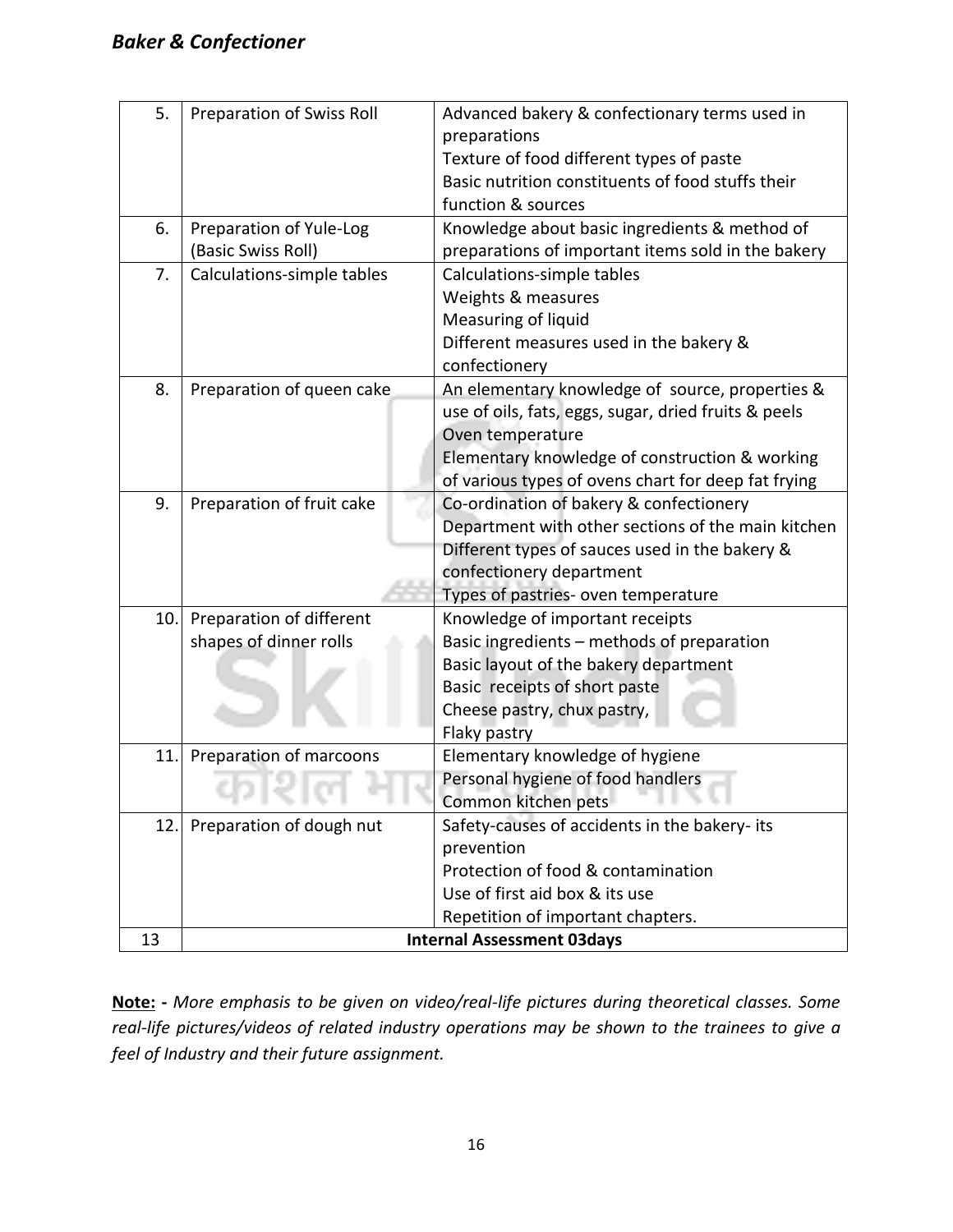## **9.1 EMPLOYABILITY SKILLS**

 **(DURATION: - 110 HRS.)**

| $Block - I$<br>(Duration - 110 hrs.)                                                             |                                                                                                                                                                                                                                                                                                                                                                                                                                                                                                                                      |  |  |  |  |  |  |  |
|--------------------------------------------------------------------------------------------------|--------------------------------------------------------------------------------------------------------------------------------------------------------------------------------------------------------------------------------------------------------------------------------------------------------------------------------------------------------------------------------------------------------------------------------------------------------------------------------------------------------------------------------------|--|--|--|--|--|--|--|
| 1. English Literacy                                                                              |                                                                                                                                                                                                                                                                                                                                                                                                                                                                                                                                      |  |  |  |  |  |  |  |
| Duration: 20 Hrs.                                                                                | <b>Marks</b><br>:09                                                                                                                                                                                                                                                                                                                                                                                                                                                                                                                  |  |  |  |  |  |  |  |
| Pronunciation                                                                                    | Accentuation (mode of pronunciation) on simple words, Diction<br>(use of word and speech)                                                                                                                                                                                                                                                                                                                                                                                                                                            |  |  |  |  |  |  |  |
| <b>Functional Grammar</b>                                                                        | Transformation of sentences, Voice change, Change of tense, Spellings.                                                                                                                                                                                                                                                                                                                                                                                                                                                               |  |  |  |  |  |  |  |
| Reading and understanding simple sentences about self, work and<br><b>Reading</b><br>environment |                                                                                                                                                                                                                                                                                                                                                                                                                                                                                                                                      |  |  |  |  |  |  |  |
| <b>Writing</b>                                                                                   | Construction of simple sentences Writing<br>simple English                                                                                                                                                                                                                                                                                                                                                                                                                                                                           |  |  |  |  |  |  |  |
| <b>Speaking / Spoken</b><br><b>English</b>                                                       | Speaking with preparation on self, on family, on friends/ classmates, on<br>know, picture reading gain confidence through role-playing and<br>discussions on current happening job description, asking about<br>someone's job habitual actions. Cardinal (fundamental) numbers ordinal<br>numbers. Taking messages, passing messages on and filling in message<br>forms Greeting and introductions office hospitality, Resumes or<br>curriculum vita essential parts, letters of application reference to<br>previous communication. |  |  |  |  |  |  |  |
| 2. I.T. Literacy<br>Duration: 20 Hrs.                                                            | <b>Marks</b><br>:09                                                                                                                                                                                                                                                                                                                                                                                                                                                                                                                  |  |  |  |  |  |  |  |
| <b>Basics of Computer</b>                                                                        | Introduction, Computer and its applications, Hardware and peripherals,<br>Switching on-Starting and shutting down of computer.                                                                                                                                                                                                                                                                                                                                                                                                       |  |  |  |  |  |  |  |
| <b>Computer Operating</b><br>System                                                              | Basics of Operating System, WINDOWS, The user interface of Windows<br>OS, Create, Copy, Move and delete Files and Folders, Use of External<br>memory like pen drive, CD, DVD etc, Use of Common applications.                                                                                                                                                                                                                                                                                                                        |  |  |  |  |  |  |  |
| Word processing and<br><b>Worksheet</b>                                                          | Basic operating of Word Processing, Creating, opening and closing<br>Documents, use of shortcuts, Creating and Editing of Text, Formatting<br>the Text, Insertion & creation of Tables. Printing document.<br>Basics of Excel worksheet, understanding basic commands, creating<br>simple worksheets, understanding sample worksheets, use of simple<br>formulas and functions, Printing of simple excel sheets.                                                                                                                     |  |  |  |  |  |  |  |
| Computer                                                                                         | Basic of computer Networks (using real life examples), Definitions of                                                                                                                                                                                                                                                                                                                                                                                                                                                                |  |  |  |  |  |  |  |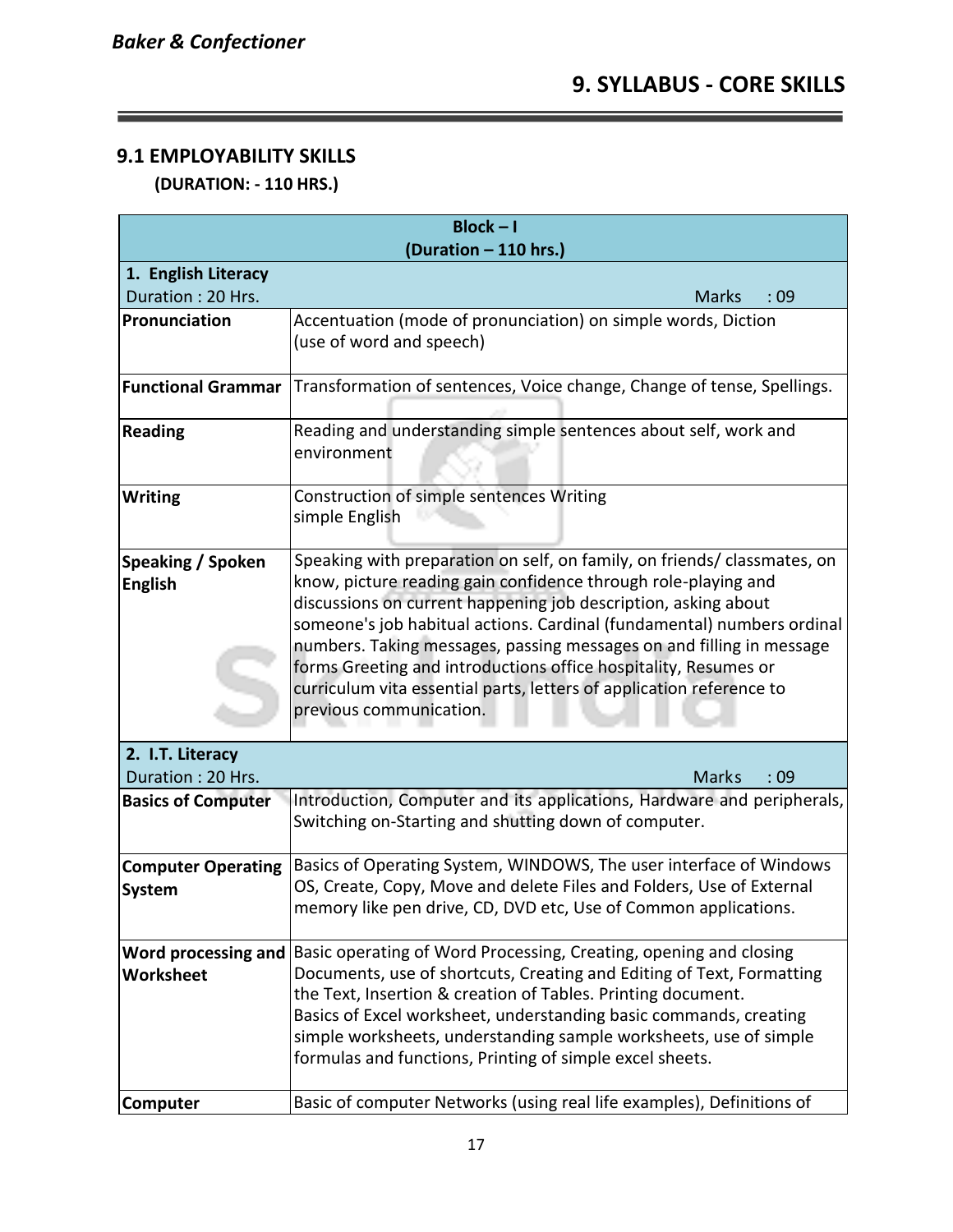| <b>Networking and</b><br>Internet     | Local Area Network (LAN), Wide Area Network (WAN), Internet,<br>Concept of Internet (Network of Networks),<br>Meaning of World Wide Web (WWW), Web Browser, Web Site, Web<br>page and Search Engines. Accessing the Internet using Web Browser,<br>Downloading and Printing Web Pages, Opening an email account and<br>use of email. Social media sites and its implication.<br>Information Security and antivirus tools, Do's and Don'ts in Information |  |  |  |  |  |  |
|---------------------------------------|----------------------------------------------------------------------------------------------------------------------------------------------------------------------------------------------------------------------------------------------------------------------------------------------------------------------------------------------------------------------------------------------------------------------------------------------------------|--|--|--|--|--|--|
|                                       | Security, Awareness of IT - ACT, types of cyber crimes.                                                                                                                                                                                                                                                                                                                                                                                                  |  |  |  |  |  |  |
| <b>3. Communication Skills</b>        |                                                                                                                                                                                                                                                                                                                                                                                                                                                          |  |  |  |  |  |  |
| Duration: 15 Hrs.                     | <b>Marks</b><br>: 07                                                                                                                                                                                                                                                                                                                                                                                                                                     |  |  |  |  |  |  |
| Introduction to                       | Communication and its importance                                                                                                                                                                                                                                                                                                                                                                                                                         |  |  |  |  |  |  |
| Communication                         | Principles of Effective communication                                                                                                                                                                                                                                                                                                                                                                                                                    |  |  |  |  |  |  |
| <b>Skills</b>                         | Types of communication - verbal, non verbal, written, email, talking on<br>phone.<br>Non verbal communication -characteristics, components-Para-language<br>Body language<br>Barriers to communication and dealing with barriers.<br>Handling nervousness/ discomfort.                                                                                                                                                                                   |  |  |  |  |  |  |
|                                       |                                                                                                                                                                                                                                                                                                                                                                                                                                                          |  |  |  |  |  |  |
| <b>Listening Skills</b>               | Listening-hearing and listening, effective listening, barriers to<br>effective listening guidelines for effective listening.<br>Triple- A Listening - Attitude, Attention & Adjustment.<br>Active Listening Skills.                                                                                                                                                                                                                                      |  |  |  |  |  |  |
| <b>Motivational</b>                   | Characteristics Essential to Achieving Success.                                                                                                                                                                                                                                                                                                                                                                                                          |  |  |  |  |  |  |
| <b>Training</b>                       | The Power of Positive Attitude.<br>Self awareness<br><b>Importance of Commitment</b><br><b>Ethics and Values</b><br><b>Ways to Motivate Oneself</b><br><b>Personal Goal setting and Employability Planning.</b> The Lines                                                                                                                                                                                                                                |  |  |  |  |  |  |
|                                       |                                                                                                                                                                                                                                                                                                                                                                                                                                                          |  |  |  |  |  |  |
|                                       | Manners, Etiquettes, Dress code for an interview<br>Do's & Don'ts for an interview.                                                                                                                                                                                                                                                                                                                                                                      |  |  |  |  |  |  |
| <b>Facing Interviews</b>              |                                                                                                                                                                                                                                                                                                                                                                                                                                                          |  |  |  |  |  |  |
| <b>Behavioral Skills</b>              | Problem Solving<br><b>Confidence Building</b><br>Attitude                                                                                                                                                                                                                                                                                                                                                                                                |  |  |  |  |  |  |
| 4. Entrepreneurship Skills            |                                                                                                                                                                                                                                                                                                                                                                                                                                                          |  |  |  |  |  |  |
| Duration: 15 Hrs.                     | <b>Marks</b><br>:06                                                                                                                                                                                                                                                                                                                                                                                                                                      |  |  |  |  |  |  |
| <b>Concept of</b><br>Entrepreneurship | Entrepreneur - Entrepreneurship - Enterprises:-Conceptual issue<br>Entrepreneurship vs. management, Entrepreneurial motivation.<br>Performance & Record, Role & Function of entrepreneurs in relation to                                                                                                                                                                                                                                                 |  |  |  |  |  |  |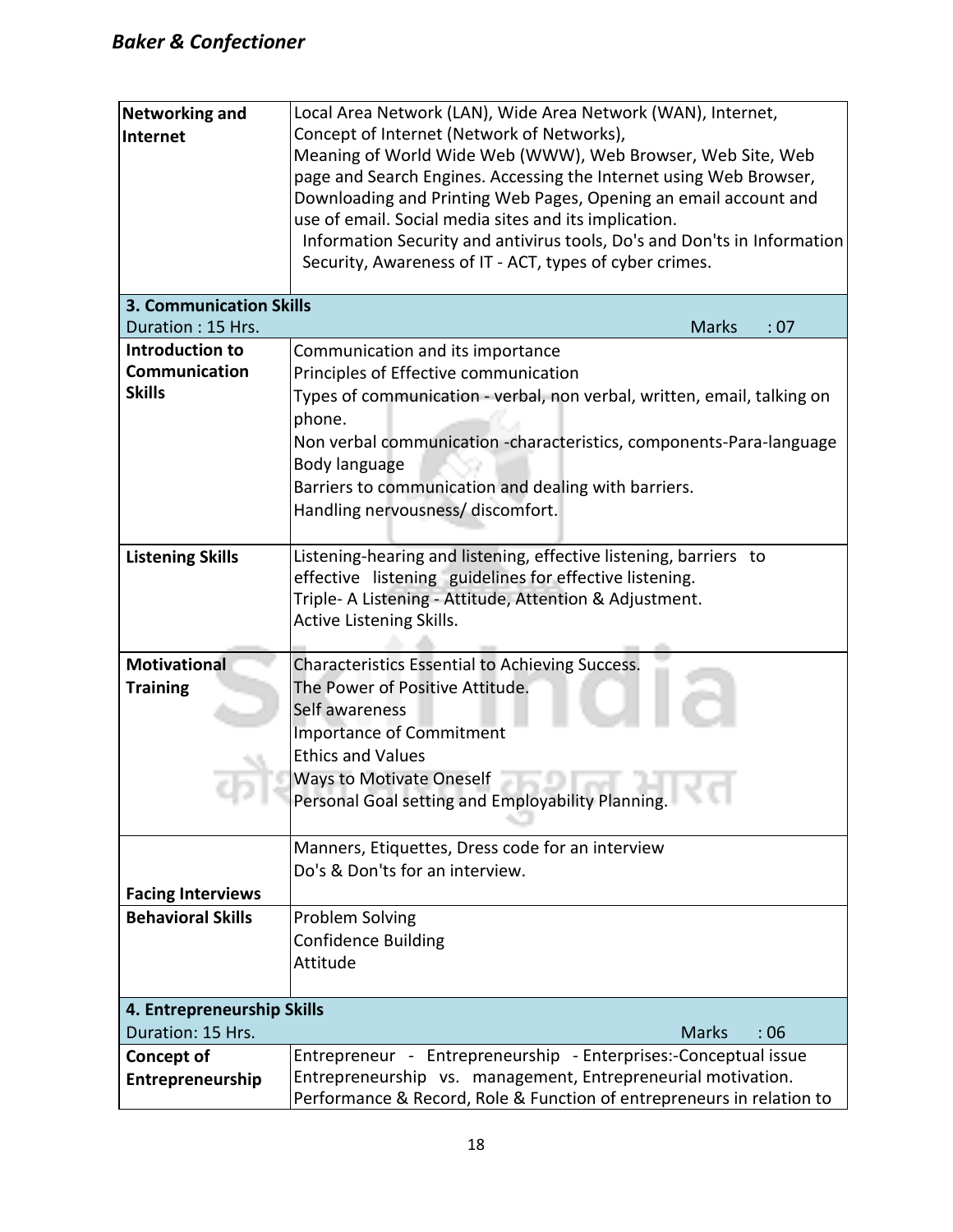|                                                                                          | the enterprise & relation to the economy, Source of business ideas,<br>Entrepreneurial opportunities, The process of setting up a business.     |  |  |  |  |  |  |  |  |  |
|------------------------------------------------------------------------------------------|-------------------------------------------------------------------------------------------------------------------------------------------------|--|--|--|--|--|--|--|--|--|
| <b>Project Preparation</b>                                                               | Qualities of a good Entrepreneur, SWOT and Risk Analysis. Concept &                                                                             |  |  |  |  |  |  |  |  |  |
| & Marketing                                                                              | application of PLC, Sales & distribution Management. Different                                                                                  |  |  |  |  |  |  |  |  |  |
| analysis                                                                                 | Between Small Scale & Large Scale Business, Market Survey, Method of                                                                            |  |  |  |  |  |  |  |  |  |
|                                                                                          | marketing, Publicity and advertisement, Marketing Mix.                                                                                          |  |  |  |  |  |  |  |  |  |
| <b>Institutions Support</b>                                                              | Preparation of Project. Role of Various Schemes and Institutes for self-                                                                        |  |  |  |  |  |  |  |  |  |
|                                                                                          | employment i.e. DIC, SIDA, SISI, NSIC, SIDO, Idea for financing/ non                                                                            |  |  |  |  |  |  |  |  |  |
|                                                                                          | financing support agencies to familiarizes with the Policies                                                                                    |  |  |  |  |  |  |  |  |  |
|                                                                                          | /Programmes& procedure & the available scheme.                                                                                                  |  |  |  |  |  |  |  |  |  |
| Investment                                                                               | Project formation, Feasibility, Legal formalities i.e., Shop Act, Estimation                                                                    |  |  |  |  |  |  |  |  |  |
| Procurement                                                                              | & Costing, Investment procedure - Loan procurement - Banking                                                                                    |  |  |  |  |  |  |  |  |  |
|                                                                                          | Processes.                                                                                                                                      |  |  |  |  |  |  |  |  |  |
|                                                                                          |                                                                                                                                                 |  |  |  |  |  |  |  |  |  |
| 5. Productivity                                                                          | Duration: 10                                                                                                                                    |  |  |  |  |  |  |  |  |  |
| Hrs.                                                                                     | <b>Marks</b><br>:05                                                                                                                             |  |  |  |  |  |  |  |  |  |
| <b>Benefits</b>                                                                          | Personal / Workman - Incentive, Production linked Bonus,                                                                                        |  |  |  |  |  |  |  |  |  |
|                                                                                          | Improvement in living standard.                                                                                                                 |  |  |  |  |  |  |  |  |  |
|                                                                                          |                                                                                                                                                 |  |  |  |  |  |  |  |  |  |
| <b>Affecting Factors</b>                                                                 | Skills, Working Aids, Automation, Environment, Motivation - How                                                                                 |  |  |  |  |  |  |  |  |  |
|                                                                                          | improves or slows down.                                                                                                                         |  |  |  |  |  |  |  |  |  |
|                                                                                          |                                                                                                                                                 |  |  |  |  |  |  |  |  |  |
| Comparative productivity in developed countries (viz. Germany,<br><b>Comparison with</b> |                                                                                                                                                 |  |  |  |  |  |  |  |  |  |
| developed countries                                                                      | Japan and Australia) in selected industries e.g. Manufacturing, Steel,<br>Mining, Construction etc. Living standards of those countries, wages. |  |  |  |  |  |  |  |  |  |
|                                                                                          |                                                                                                                                                 |  |  |  |  |  |  |  |  |  |
| <b>Personal Finance</b>                                                                  | Banking processes, Handling ATM, KYC registration, safe cash handling,                                                                          |  |  |  |  |  |  |  |  |  |
| <b>Management</b>                                                                        | Personal risk and Insurance.                                                                                                                    |  |  |  |  |  |  |  |  |  |
|                                                                                          |                                                                                                                                                 |  |  |  |  |  |  |  |  |  |
|                                                                                          | 6. Occupational Safety, Health and Environment Education                                                                                        |  |  |  |  |  |  |  |  |  |
| Duration: 15 Hrs.                                                                        | <b>Marks</b><br>:06                                                                                                                             |  |  |  |  |  |  |  |  |  |
| <b>Safety &amp; Health</b>                                                               | Introduction to Occupational Safety and Health importance of safety                                                                             |  |  |  |  |  |  |  |  |  |
|                                                                                          | and health at workplace.                                                                                                                        |  |  |  |  |  |  |  |  |  |
|                                                                                          |                                                                                                                                                 |  |  |  |  |  |  |  |  |  |
| Occupational                                                                             | Basic Hazards, Chemical Hazards, Vibroacoustic Hazards, Mechanical                                                                              |  |  |  |  |  |  |  |  |  |
| <b>Hazards</b>                                                                           | Hazards, Electrical Hazards, Thermal Hazards. Occupational health,                                                                              |  |  |  |  |  |  |  |  |  |
|                                                                                          | hygienic, Occupational<br>Diseases/ Disorders<br>Occupational<br>&<br>its                                                                       |  |  |  |  |  |  |  |  |  |
|                                                                                          | prevention.                                                                                                                                     |  |  |  |  |  |  |  |  |  |
|                                                                                          |                                                                                                                                                 |  |  |  |  |  |  |  |  |  |
| <b>Accident &amp; safety</b>                                                             | Basic principles for protective equipment.                                                                                                      |  |  |  |  |  |  |  |  |  |
|                                                                                          | Accident Prevention techniques - control of accidents and safety                                                                                |  |  |  |  |  |  |  |  |  |
|                                                                                          | measures.                                                                                                                                       |  |  |  |  |  |  |  |  |  |
| <b>First Aid</b>                                                                         | Care of injured & Sick at the workplaces, First-Aid & Transportation of                                                                         |  |  |  |  |  |  |  |  |  |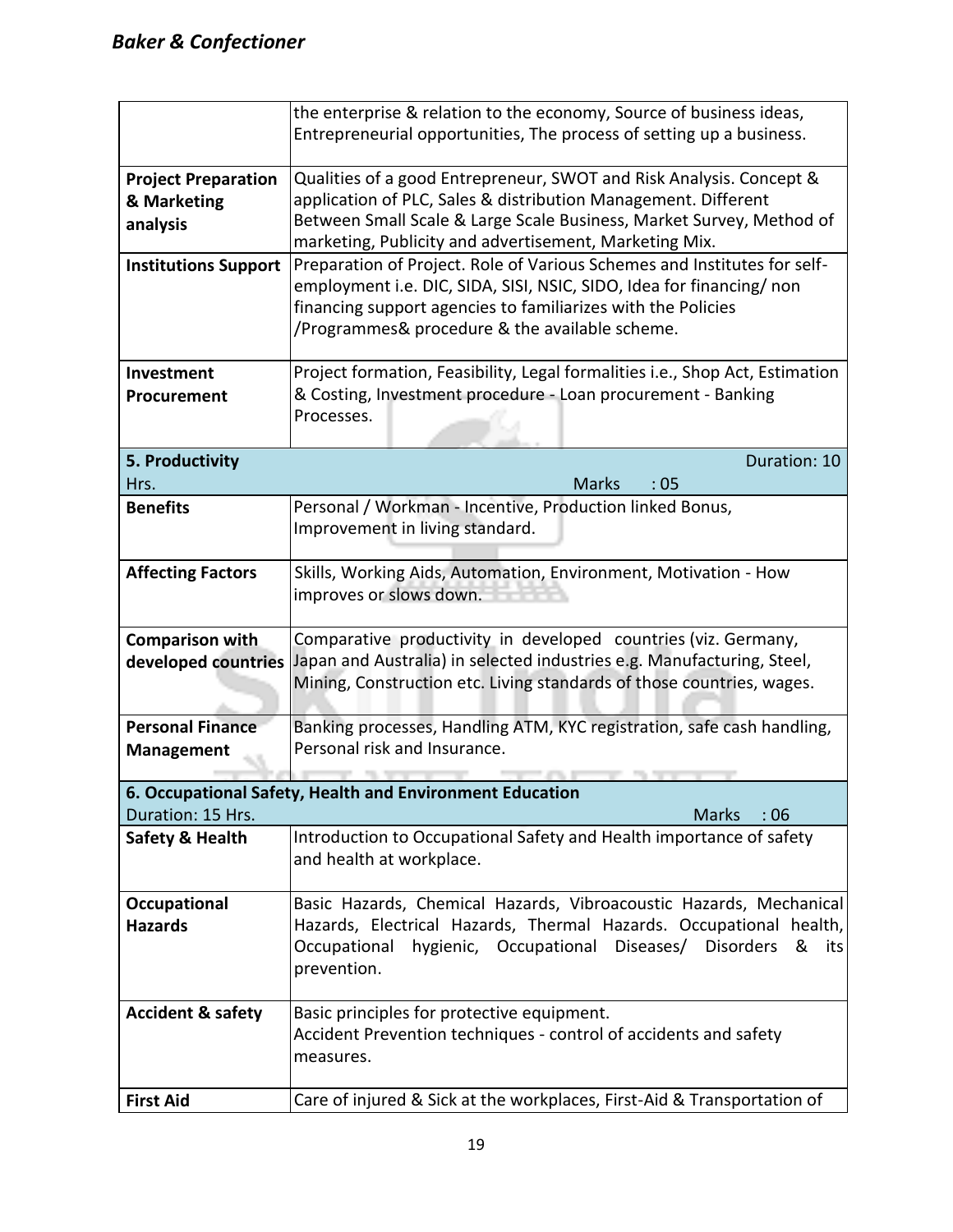|                               | sick person.                                                                           |  |  |  |  |  |  |  |
|-------------------------------|----------------------------------------------------------------------------------------|--|--|--|--|--|--|--|
| <b>Basic Provisions</b>       | Idea of basic provision legislation of India.                                          |  |  |  |  |  |  |  |
|                               | safety, health, welfare under legislative of India.                                    |  |  |  |  |  |  |  |
| Ecosystem                     | Introduction to Environment. Relationship between Society and                          |  |  |  |  |  |  |  |
|                               | Environment, Ecosystem and Factors causing imbalance.                                  |  |  |  |  |  |  |  |
| <b>Pollution</b>              | Pollution and pollutants including liquid, gaseous, solid and hazardous                |  |  |  |  |  |  |  |
|                               | waste.                                                                                 |  |  |  |  |  |  |  |
| <b>Energy Conservation</b>    | Conservation of Energy, re-use and recycle.                                            |  |  |  |  |  |  |  |
| <b>Global warming</b>         | Global warming, climate change and Ozone layer depletion.                              |  |  |  |  |  |  |  |
| <b>Ground Water</b>           | Hydrological cycle, ground and surface water, Conservation and<br>Harvesting of water. |  |  |  |  |  |  |  |
| <b>Environment</b>            | Right attitude towards environment, Maintenance of in -house<br>environment.           |  |  |  |  |  |  |  |
| 7. Labour Welfare Legislation | Duration:                                                                              |  |  |  |  |  |  |  |
| 05 Hrs.                       | <b>Marks</b><br>:03                                                                    |  |  |  |  |  |  |  |
| <b>Welfare Acts</b>           | Benefits guaranteed under various acts- Factories Act, Apprenticeship                  |  |  |  |  |  |  |  |
|                               | Act, Employees State Insurance Act (ESI), Payment Wages Act,                           |  |  |  |  |  |  |  |
|                               | Employees Provident Fund Act, The Workmen's compensation Act.                          |  |  |  |  |  |  |  |
| 8. Quality Tools              |                                                                                        |  |  |  |  |  |  |  |
| Duration: 10 Hrs.             | <b>Marks</b><br>:05                                                                    |  |  |  |  |  |  |  |
| Quality                       | Meaning of quality, Quality characteristic.                                            |  |  |  |  |  |  |  |
| Consciousness                 |                                                                                        |  |  |  |  |  |  |  |
| <b>Quality Circles</b>        | Definition, Advantage of small group activity, objectives of quality                   |  |  |  |  |  |  |  |
|                               | Circle, Roles and function of Quality Circles in Organization, Operation of            |  |  |  |  |  |  |  |
|                               | Quality circle. Approaches to starting Quality Circles, Steps for                      |  |  |  |  |  |  |  |
|                               | continuation Quality Circles.                                                          |  |  |  |  |  |  |  |
|                               | Quality Management Idea of ISO 9000 and BIS systems and its importance in maintaining  |  |  |  |  |  |  |  |
| <b>System</b>                 | qualities.                                                                             |  |  |  |  |  |  |  |
| <b>House Keeping</b>          | Purpose of House-keeping, Practice of good Housekeeping.                               |  |  |  |  |  |  |  |
| <b>Quality Tools</b>          | Basic quality tools with a few examples.                                               |  |  |  |  |  |  |  |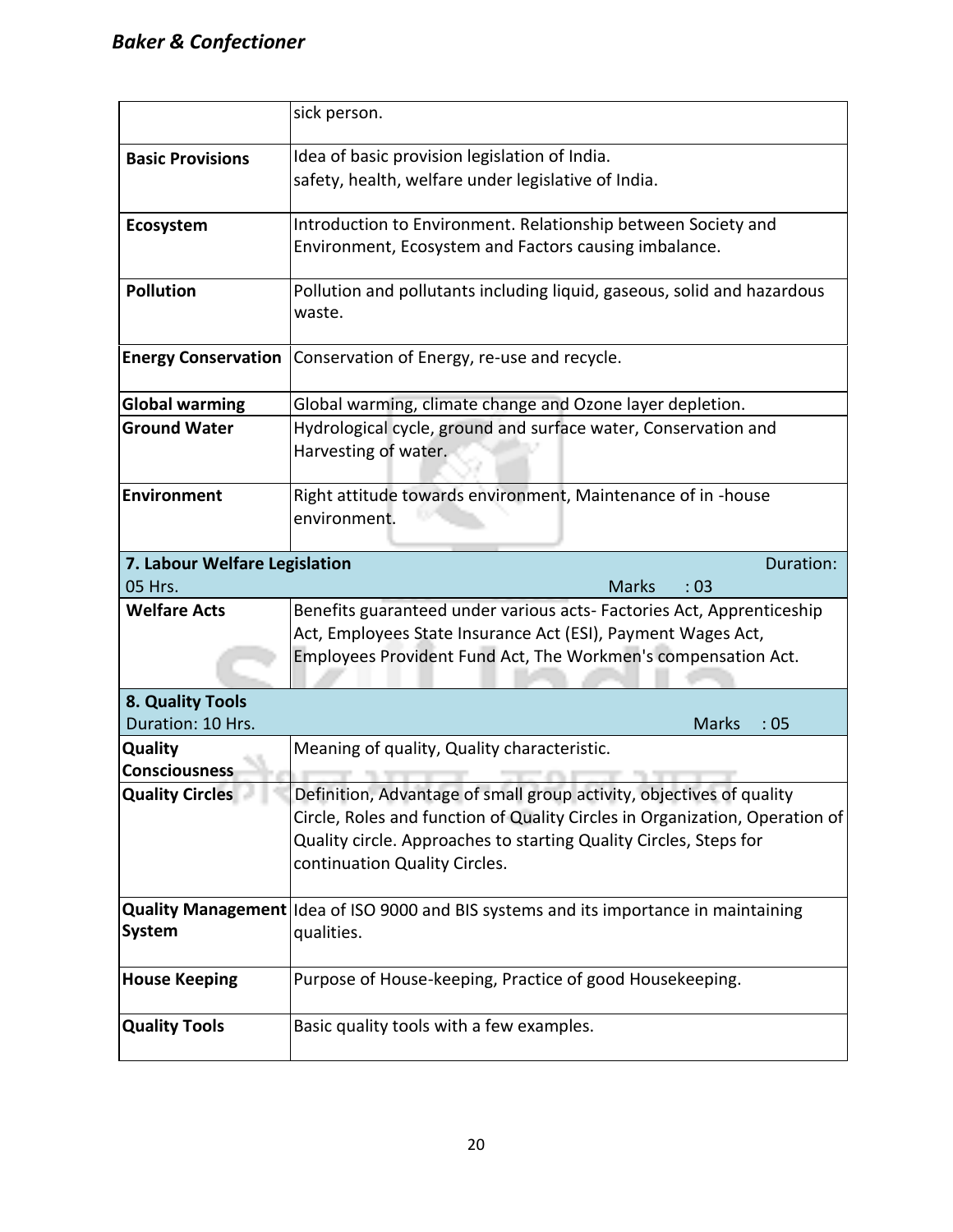# **10. DETAILS OF COMPETENCIES (ON-JOBTRAINING)**

The **competencies/ specific outcomes** on completion of On-Job Training are detailed below: -

#### **Block – I**

- 1. Preparation of fruit bread
- 2. Preparation of different types of icings
- 3. Preparation of brown bread
- 4. Preparation of chocolate cake
- 5. Preparations of different types of Pastry
- 6. Preparation of basic choux paste
- 7. Preparation of chocolate éclair
- 8. Preparation of dinner rolls
- 9. Preparation of sponge cake
- 10. Preparation of vegetables patties
- 11. Preparation of bread
- 12. Preparation of dinner rolls
- 13. Preparation of Swiss roll
- 14. Preparation of cooking
- 15. Preparation of choux paste
- 16. Preparation of frency bread
- 17. Preparation of vanilla buns
- 18. Preparation of walnut cake

#### **Block – II**

- 19. Preparation of cheese straws
- 20. Preparation of Yule log,
- 21. Preparation of birthday cake
- 22. Preparation of birthday cake & its decoration
- 23. Preparation of jam tarts
- 24. Preparation of lemon curd tarts
- 25. Preparation of rice puddings
- 26. Preparation of bread pudding
- 27. Preparation of soufflé
- 28. Preparation of melting moments
- 29. Preparation of cheese straws
- 30. Preparation of pineapple pastry
- 31. Preparation of apple straddle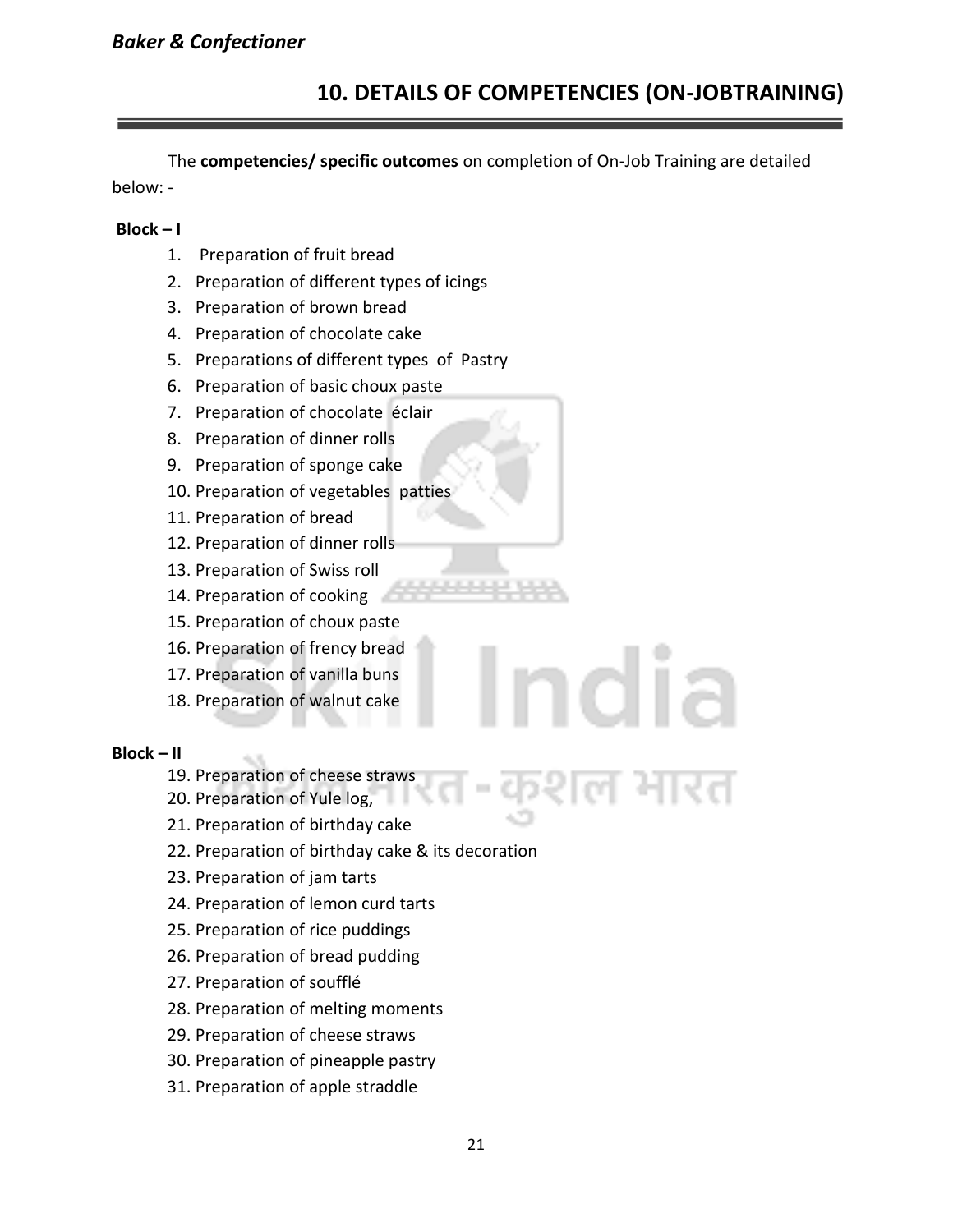#### *Baker & Confectioner*

- 32. Preparation of mixed fruit cake
- 33. Preparation of salted biscuits
- 34. Preparation of almond paste
- 35. Preparation of Choux paste
- 36. Preparation of Macroons
- 37. Preparation of Apple strudel
- 38. Preparation of Cookies meringues

#### **Note:**

1. Industry must ensure that above mentioned competencies are achieved by the trainees during their on job training.

2. In addition to above competencies/ outcomes industry may impart additional training relevant to the specific industry.



# Skill India कोशल भारत-कुशल भारत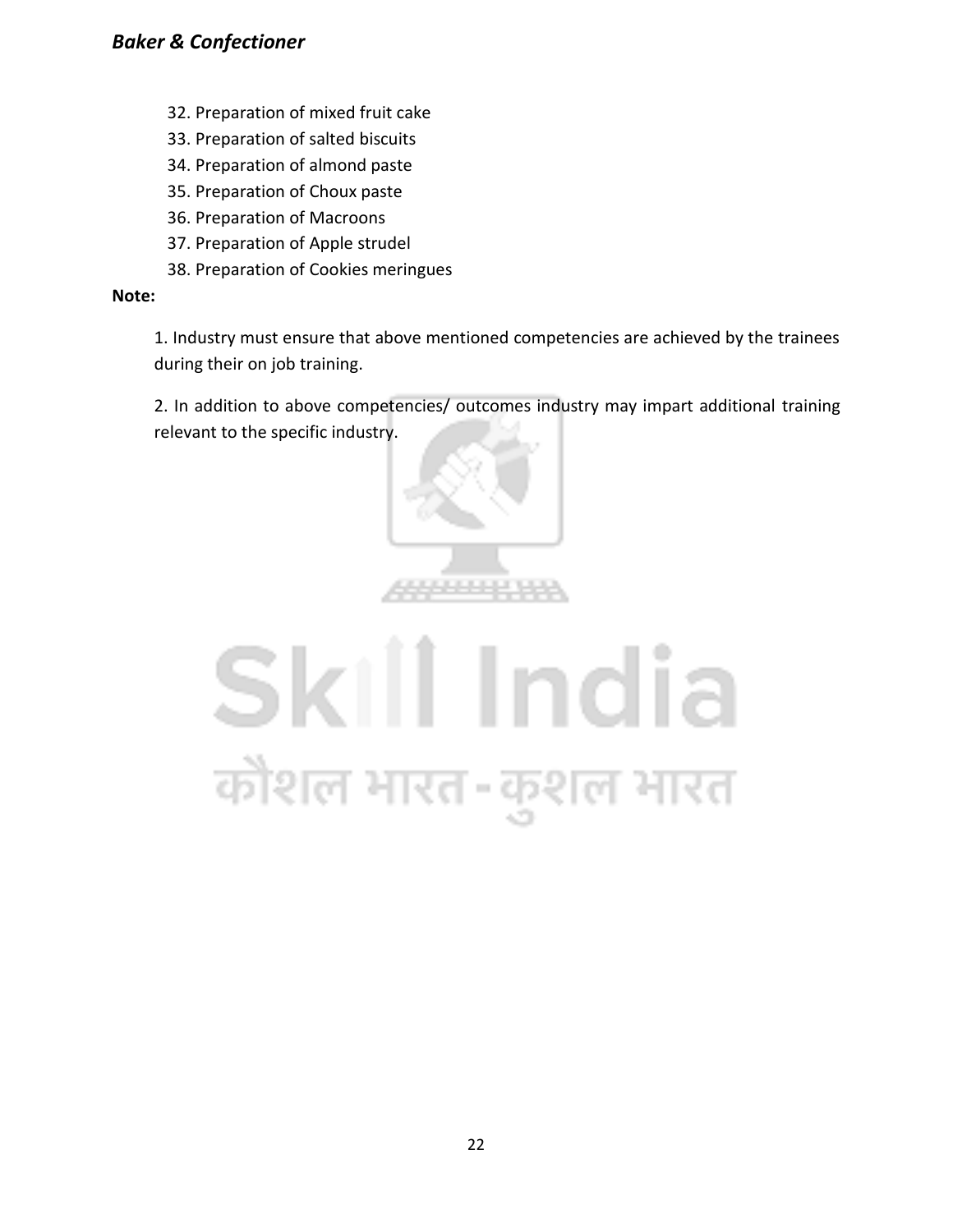#### INFRASTRUCTURE FOR PROFESSIONAL SKILL & PROFESSIONAL KNOWLEDGE

| <b>BAKER &amp; CONFECTIONER</b>                                     |                                   |                          |  |  |  |  |  |  |
|---------------------------------------------------------------------|-----------------------------------|--------------------------|--|--|--|--|--|--|
| LIST OF TOOLS AND EQUIPMENT for Basic Training (For 16 Apprentices) |                                   |                          |  |  |  |  |  |  |
| A. TRAINEES TOOL KIT                                                |                                   |                          |  |  |  |  |  |  |
| SI. No.                                                             | Name of the items                 | Quantity<br>(indicative) |  |  |  |  |  |  |
| 1.                                                                  | Rolling pin 12"                   | 2                        |  |  |  |  |  |  |
| 2.                                                                  | Table spoons                      | $\overline{2}$           |  |  |  |  |  |  |
| 3.                                                                  | Tea spoon                         | $\overline{2}$           |  |  |  |  |  |  |
| 4.                                                                  | Forks                             | $\overline{2}$           |  |  |  |  |  |  |
| 5.                                                                  | <b>Cutting knives</b>             | $\overline{2}$           |  |  |  |  |  |  |
| 6.                                                                  | Wooden spoons                     | $\overline{2}$           |  |  |  |  |  |  |
| 7.                                                                  | Rolling pins 22"                  | $\overline{2}$           |  |  |  |  |  |  |
| 8.                                                                  | Sandwich pins 7"                  | $\overline{2}$           |  |  |  |  |  |  |
| 9.                                                                  | Check cake tins                   | $\overline{2}$           |  |  |  |  |  |  |
| 10.                                                                 | Pastry cutters                    | $\overline{2}$           |  |  |  |  |  |  |
| 11.                                                                 | Measuring jug                     | $\overline{2}$           |  |  |  |  |  |  |
| 12.                                                                 | Palette knives                    | $\overline{2}$           |  |  |  |  |  |  |
| 13.                                                                 | Egg beater                        | $\overline{2}$           |  |  |  |  |  |  |
| 14.                                                                 | Cup enamel or glass               | $\overline{2}$           |  |  |  |  |  |  |
| 15.                                                                 | Soup plate                        | $\overline{2}$           |  |  |  |  |  |  |
| 16.                                                                 | Plate(large)                      | $\overline{2}$           |  |  |  |  |  |  |
| 17.                                                                 | Plate (large)                     | $\overline{2}$           |  |  |  |  |  |  |
| 18.                                                                 | Side plate                        | $\overline{2}$           |  |  |  |  |  |  |
| 19.                                                                 | Swiss roll tins                   | $\overline{2}$           |  |  |  |  |  |  |
| 20.                                                                 | Petty tins in sheets of six       | $\overline{2}$           |  |  |  |  |  |  |
| 21.                                                                 | Small flan tins                   | $\overline{2}$           |  |  |  |  |  |  |
| 22.                                                                 | Large flan tins                   | $\overline{2}$           |  |  |  |  |  |  |
| 23.                                                                 | Enamel bowls (5 pints)            | $\overline{2}$           |  |  |  |  |  |  |
| 24.                                                                 | Thales (brass or sheet)           | $\overline{2}$           |  |  |  |  |  |  |
| 25.                                                                 | Degachis (small)(stainless steel) | $\overline{2}$           |  |  |  |  |  |  |
| 26.                                                                 | Flour sieves 7"                   | $\overline{2}$           |  |  |  |  |  |  |
| 27.                                                                 | Rubbish bowl(basin)               | $\mathbf 1$              |  |  |  |  |  |  |
| 28.                                                                 | Food cover                        | $\mathbf{1}$             |  |  |  |  |  |  |
| 29.                                                                 | Marble slab                       | $\mathbf{1}$             |  |  |  |  |  |  |
| 30.                                                                 | <b>Measuring spoons</b>           | 1 set                    |  |  |  |  |  |  |
| 31.                                                                 | Cake tins 6" Loose bottom         | $\overline{2}$           |  |  |  |  |  |  |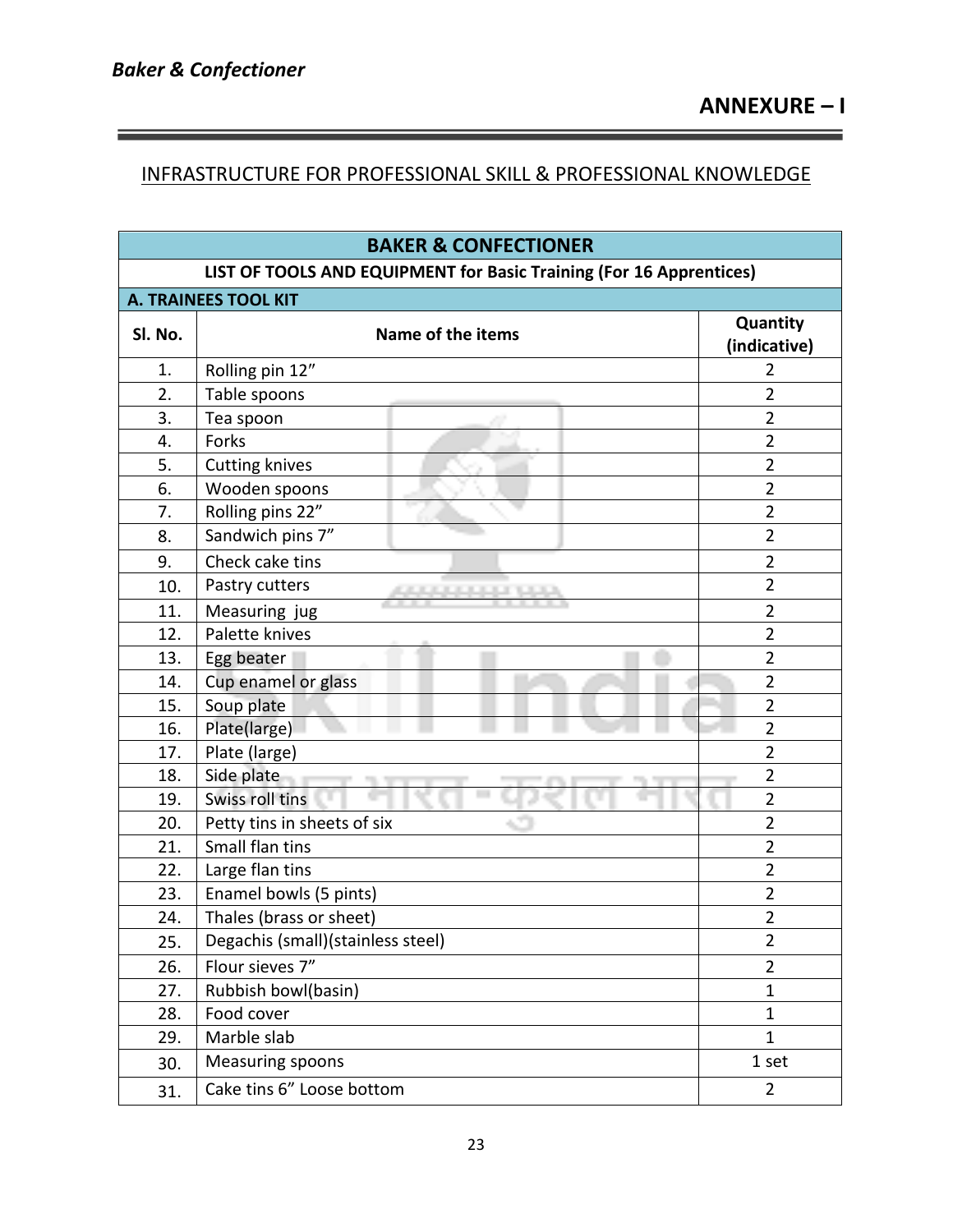# *Baker & Confectioner*

| 32. | Trays for ingredients                                          | $\overline{2}$ |  |  |
|-----|----------------------------------------------------------------|----------------|--|--|
| 33. | Graters                                                        | 6              |  |  |
| 34. | Lime squeezer                                                  | $\overline{2}$ |  |  |
| 35. | Small scale                                                    | 1              |  |  |
| 36. | Large Scale                                                    | 1              |  |  |
| 37. | Palette Knife 18th Bladee for Icing                            | 1              |  |  |
| 38. | Larger Cutting Knives                                          | $\overline{2}$ |  |  |
| 39. | <b>Biscuit Cutters</b>                                         | 24             |  |  |
| 40. | <b>Boat Tins</b>                                               | 8              |  |  |
| 41. | Madeline tins                                                  | 12             |  |  |
| 42. | Icing Guns                                                     | 3              |  |  |
| 43. | cream Horns Tins                                               | $\overline{2}$ |  |  |
| 44. | Large Egg Beaters (wire stings)                                | 4              |  |  |
| 45. | Moulds And Nozzles and star Nozzles                            | 6              |  |  |
| 46. | Moulds & Nozzles for Royal Icing Roses                         | $\overline{2}$ |  |  |
| 47. | All Types of Nozzles with star shapes                          | 6              |  |  |
| 48. | <b>Scissors</b>                                                | $\mathbf{1}$   |  |  |
| 49. | Tin Oplener                                                    | 1              |  |  |
| 50. | Pastry Brushes (Different Sizes)                               | 6              |  |  |
| 51. | <b>Piping Bags</b>                                             | 6              |  |  |
| 52. | Scoopers                                                       | 12             |  |  |
| 53. | Pastry Tongs                                                   | 6              |  |  |
| 54. | <b>Cake Collers</b>                                            | $\overline{2}$ |  |  |
| 55. | <b>Turn Tables</b>                                             | 6              |  |  |
| 56. | Thermometers                                                   | 3              |  |  |
|     | <b>Set of Cake Tins</b><br>6" Loose Bottom'<br>8" Loose Bottom | 3 sets         |  |  |
| 57. | 10" Loose Bottom' 1set                                         |                |  |  |
|     | 12" Loose Bottom'                                              |                |  |  |
|     | 3" Loose Bottom'                                               |                |  |  |
| 58. | <b>Bread Tins</b>                                              | 100            |  |  |
| 59. | Slab Cake Tins (Size: - 15*11, 10*10, 9*7, 11*9)               | As required    |  |  |
| 60. | Peelers                                                        | 2              |  |  |
| 61. | Large Enamel Bowls                                             | $\overline{4}$ |  |  |
| 62. | Large Sugar Sleve                                              | 1              |  |  |
| 63. | Large Flour Sleve                                              | 1              |  |  |
| 64. | Small Nut Grinder                                              | 1              |  |  |
|     | <b>B. BASIC EQUIPMENT FOR SETTING UP OF BAKERY</b>             |                |  |  |
| 65. | Heavy Duty Electric Oven                                       | $\overline{2}$ |  |  |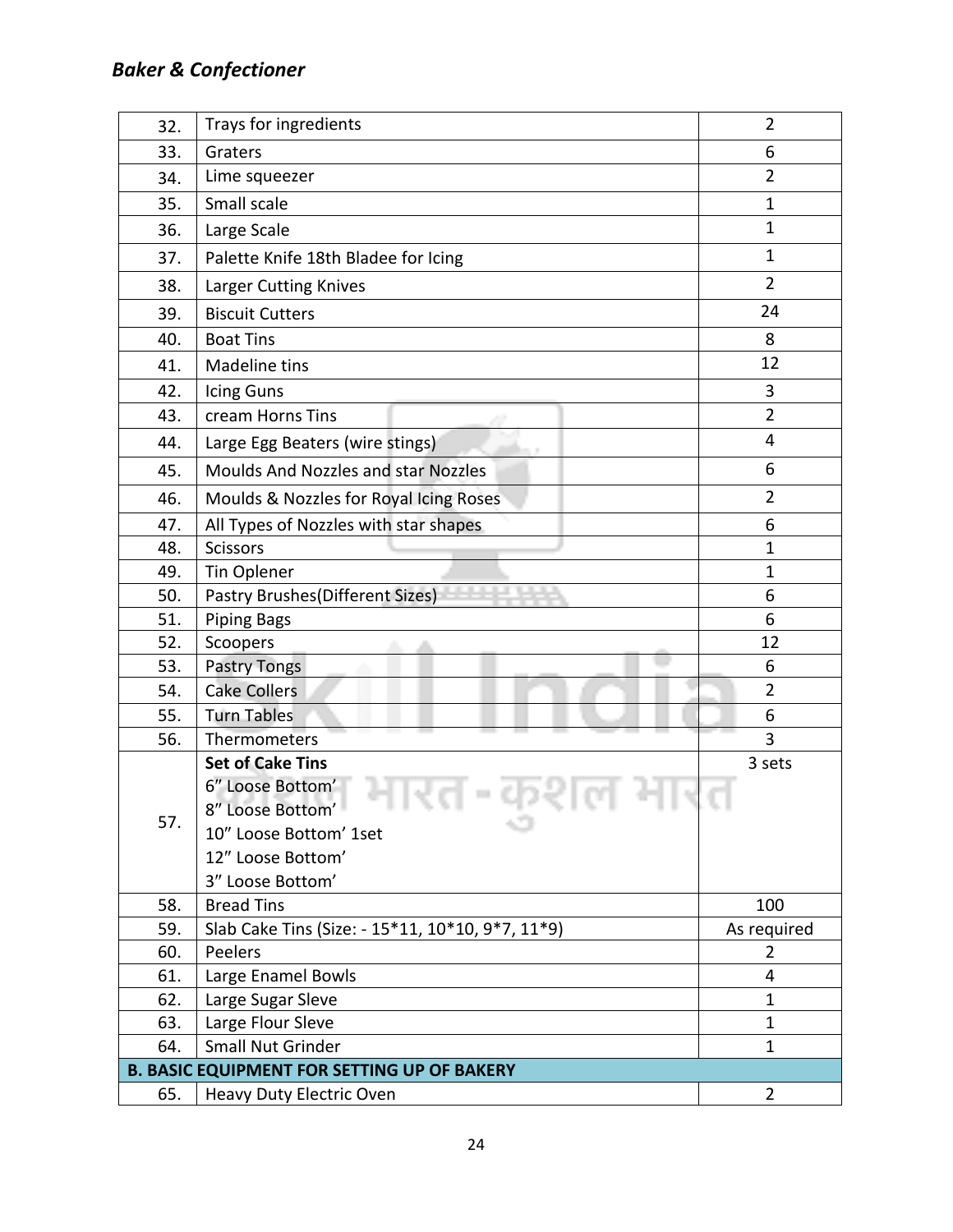| 66.  | Heavy Duty Gas Oven                                    | $\overline{2}$ |
|------|--------------------------------------------------------|----------------|
| 67.  | Set of Scales (Average Big One)                        | 1              |
| 68.  | Refigerator                                            | 1              |
| 69.  | Deep Fridge                                            | 1              |
| 70.  | Dru prover                                             | 1              |
| 71.  | <b>Bin Containers</b>                                  | 1              |
| 72.  | <b>Weighing Scale (Small)</b>                          | 4              |
| 73.  | Cup Boards                                             | 4              |
| 74.  | <b>Wash Basins</b>                                     | 1              |
| 75.  | Garbage Bin With foot Rest                             | $\overline{2}$ |
| 76.  | Swill Bins(Big)                                        | $\overline{2}$ |
| 77.  | Dough Mixer                                            | $\overline{2}$ |
| 78.  | <b>Grinding Machine</b>                                | $\overline{2}$ |
| 79.  | Cooling Racks with Traya                               | $\overline{2}$ |
| 80.  | Kneading table                                         | 3              |
| 81.  | Stock pots                                             | 1              |
| 82.  | 4- Heavy electric ovens with three stove tops          |                |
| 83.  | One deep Freezer                                       |                |
| 84.  | Two refrigerators (large size)                         |                |
| 85.  | Four steel sinks with drainage boards                  |                |
| 86.  | Water boiler (large size)                              |                |
| 87.  | Two geyser (large size)                                |                |
| 88.  | One mixing machine                                     |                |
| 89.  | Three tier sheve racks 2 in number                     |                |
| 90.  | Juice extractor                                        |                |
| 91.  | Godrej cup board for storing knives and bakery records |                |
| 92.  | Proving chamber                                        |                |
| 93.  | Two demonstration tables with marbles tops             |                |
| 94.  | Eight working tables with shelves                      |                |
| 95.  | Two storage racks                                      |                |
| 96.  | Milk storage cans two                                  |                |
| 97.  | Mixing machine with whisker (Hobar).                   |                |
| 98.  | One weighing machine                                   |                |
| 99.  | Electric fryer basket                                  |                |
| 100. | Two oven cooking range electric                        |                |
| 101. | Storage bins/containers & small weighing machine.      |                |
| 102. | Wooden storage cupboard one                            |                |
| 103. | One large oven                                         |                |

**Note**: In case of basic training setup by the industry the tools, equipment and machinery available in the industry may also be used for imparting basic training.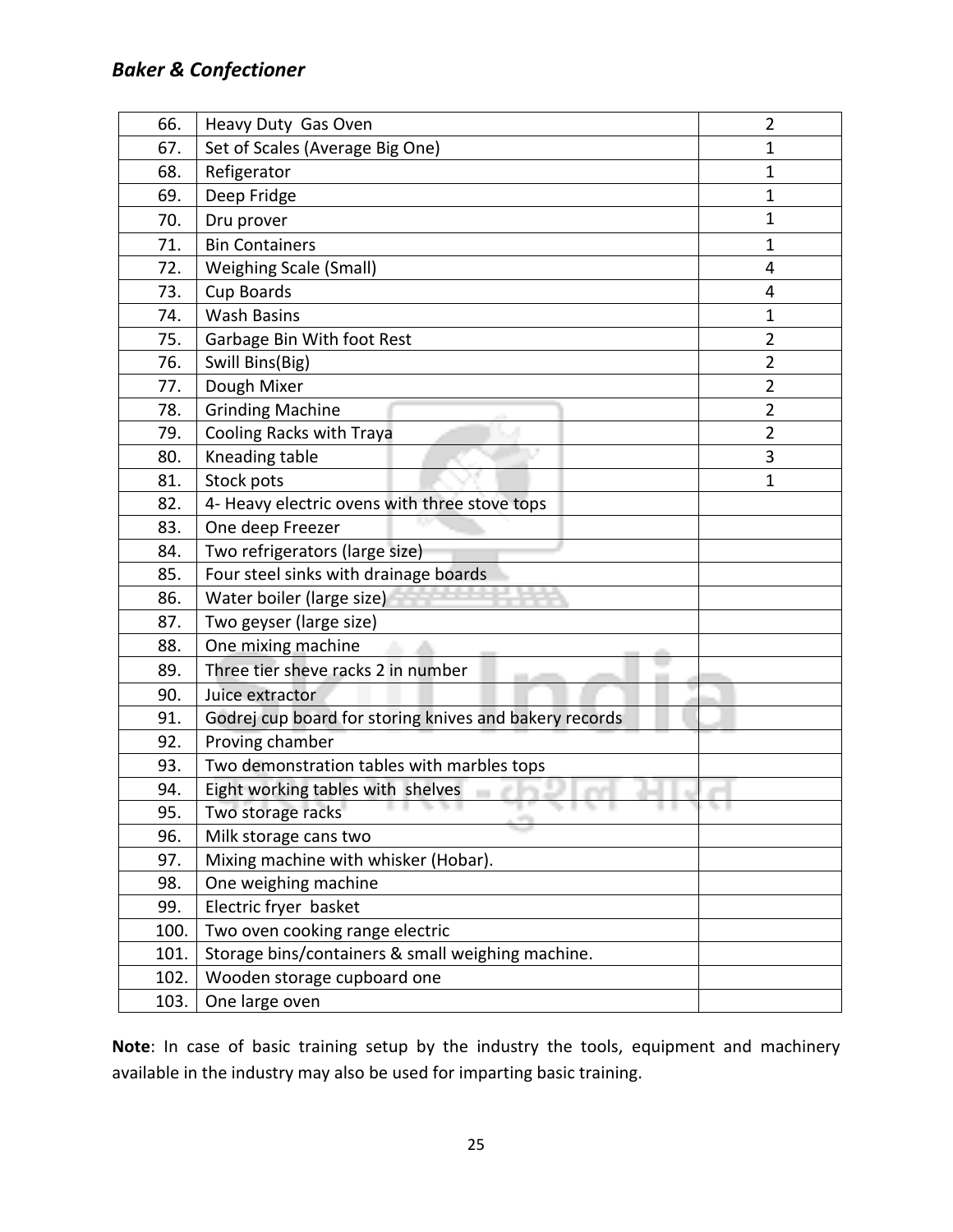| <b>TOOLS &amp; EQUIPMENTS FOR EMPLOYABILITY SKILLS</b>                                        |                                                                                                                                                          |                 |  |  |  |  |  |  |
|-----------------------------------------------------------------------------------------------|----------------------------------------------------------------------------------------------------------------------------------------------------------|-----------------|--|--|--|--|--|--|
| Sl. No.                                                                                       | Name of the items                                                                                                                                        | <b>Quantity</b> |  |  |  |  |  |  |
| 1.                                                                                            | Computer (PC) with latest configurations and Internet connection<br>with standard operating system and standard word processor and<br>worksheet software | 10 Nos.         |  |  |  |  |  |  |
| 2.                                                                                            | <b>UPS - 500VA</b>                                                                                                                                       | 10 Nos.         |  |  |  |  |  |  |
| 3.                                                                                            | Scanner cum Printer                                                                                                                                      | 1 No.           |  |  |  |  |  |  |
| 4.                                                                                            | <b>Computer Tables</b>                                                                                                                                   | 10 Nos.         |  |  |  |  |  |  |
| 5.                                                                                            | <b>Computer Chairs</b>                                                                                                                                   | 20 Nos.         |  |  |  |  |  |  |
| 6.                                                                                            | <b>LCD Projector</b>                                                                                                                                     | 1 No.           |  |  |  |  |  |  |
| 7.                                                                                            | White Board 1200mm x 900mm                                                                                                                               | 1 No.           |  |  |  |  |  |  |
| Note: - Above Tools & Equipments not required, if Computer LAB is available in the institute. |                                                                                                                                                          |                 |  |  |  |  |  |  |

# Skill India कौशल भारत-कुशल भारत